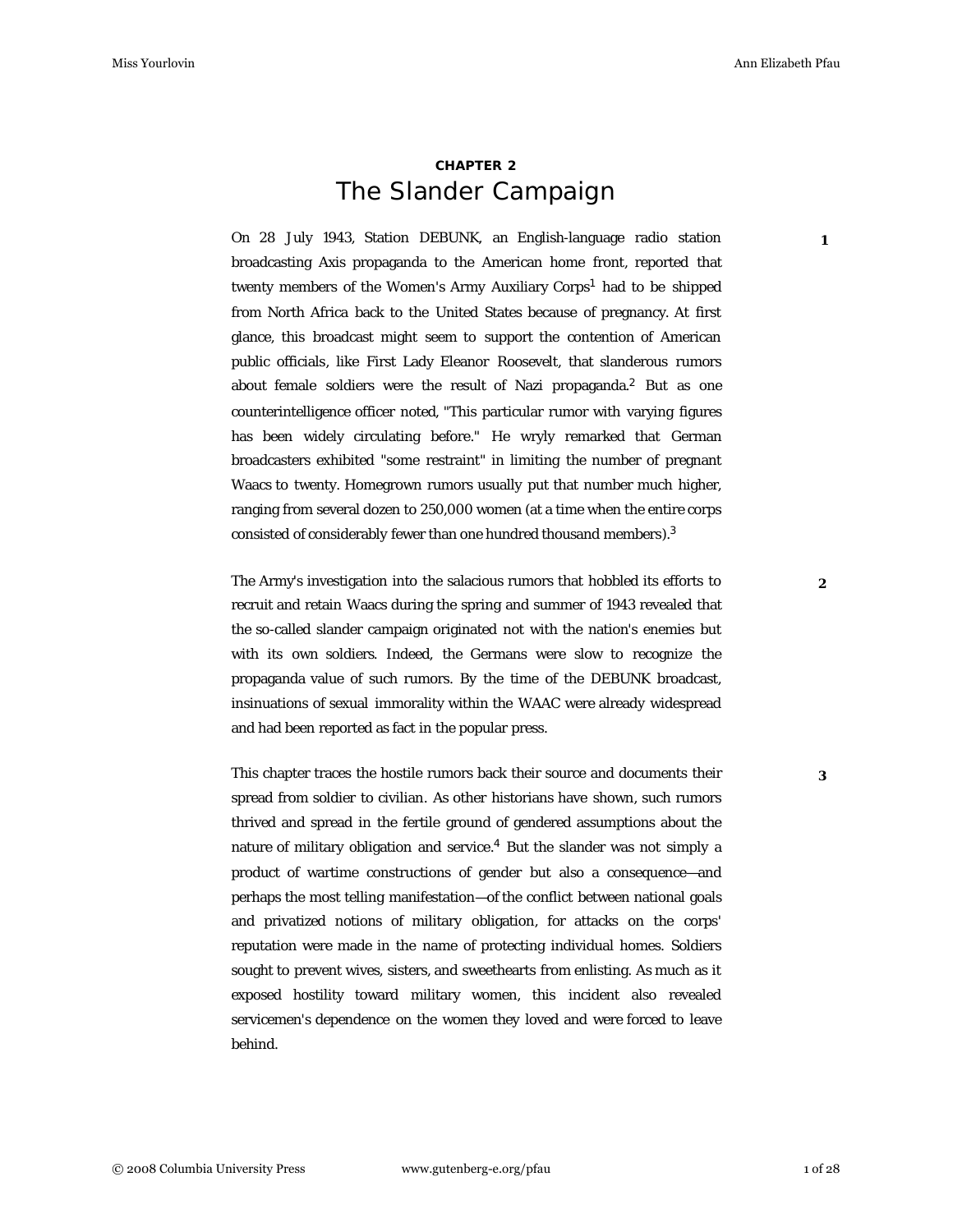**4**

Even as the War Department threw its weight behind Massachusetts Rep. Edith Nourse Rogers's bill to establish an auxiliary corps of civilian women serving with the Army, military planners were aware from British and Canadian precedent that the corps would likely attract malicious gossip.<sup>5</sup> Although the bill made its way through Congress with minimal opposition, it was not without critics. Accusing his congressional colleagues of moral cowardice in the face of pressure from the War Department, Rep. Clare Hoffman of Michigan dramatically declared that he would put "the welfare of my country first" by voting against the WAAC bill. Women, he asserted, could best serve the nation not by joining the Army but by remaining at home. If women became soldiers, "who then," he asked rhetorically, "will maintain the home fires; who will do . . . the humble, homey tasks to which every woman has devoted herself; who will rear and nurture the children; who will teach them patriotism and loyalty; who will make men of them, so that, when their day comes, they too, may march away to war?" In the Senate, Francis T. Maloney of Connecticut, likewise, worried that the women's corps would "cast a shadow over the sanctity of the home."<sup>6</sup> Such concerns would continue to haunt the new organization.

The WAAC, nevertheless, enjoyed close to a year of relative calm, growing to over sixty thousand members between May 1942 and June 1943. Aside from an embarrassing and widely reported story about a young auxiliary who went absent without leave (AWOL) from Fort Des Moines in Iowa and was later discovered working as a dancer at a local burlesque theater, $^7$  the corps enjoyed fairly positive press coverage. An August 1942 article in *Time* magazine, for example, described the "skirted auxiliary" as a "shrewd Army move" and characterized the corps' officer candidates and auxiliaries as intelligent, dedicated, and well adjusted. Yet even the most sympathetic news story might contain a note of ridicule. The same *Time* article portrayed the young women as somewhat overzealous, saluting "so often, so insistently that visiting regular Army officers had to use liniment on the arms that returned those salutes." More ominously, some of the women seemed determined to transgress gender norms by learning jujitsu and carrying weapons. <sup>8</sup>

The corps' early image problems had less to do with bad press than with rumors emanating from the Army itself. In January 1943, WAAC Director Oveta Culp Hobby was concerned enough about servicemen's antagonism toward their female comrades to request an attitude survey. By April, it was clear that this hostility was both retarding recruitment efforts and causing some women to regret the decision to volunteer for service. From Toledo, Ohio, recruiter Marion Lichty reported on an auxiliary who requested release from service after a male officer embarrassed her in front of office coworkers with stories of "tough" and promiscuous Waacs. Another soldier apparently "took delight in telling a WAAC enrollee that one hundred out of a thousand Waacs were discharged for pregnancy." Servicemen also made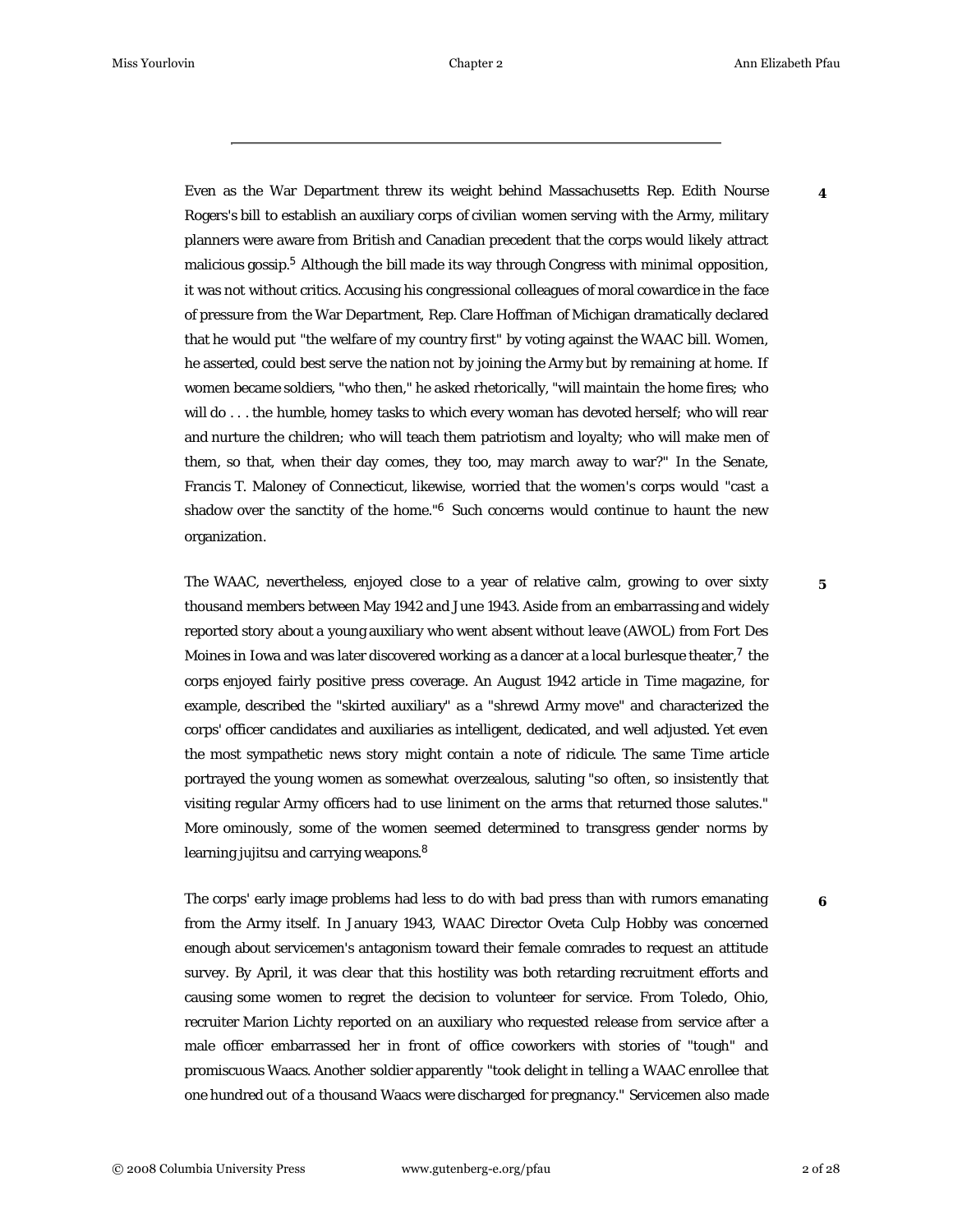**7**

**8**

**9**

sure that civilians—particularly women—were well aware of real or alleged indiscretions. By the time of Lichty's investigation, USO (United Service Organizations) lounges and service centers, where local women assisted and entertained GIs, had become "virtual hot beds of rumors." 9

In April 1943, rumors of Waac promiscuity were repeated on the floor of the Massachusetts State House. During a hearing on a bill that would permit women to serve as jurors, Rep. Daniel F. Sullivan of Lowell responded to testimony in favor of the bill by disparaging women who had recently shouldered new civic obligations. He charged that eighty-six Waacs stationed at Fort Devens had been discharged for pregnancy and that fifty-four more were being returned from Africa for the same reason. When confronted by Army intelligence officers two months later, Sullivan insisted that he had no wish to discredit the corps; he was "merely passing on a report" he heard from a confidential source whom he identified simply as an "Army medical officer." From personal observation as master of ceremonies at a dinnerdance club in Ayer where Fort Devens was located, Sullivan admitted that Waacs seemed "very well behaved." He blamed military personnel for most of the rumors, suggesting that jealous nurses were the main problem, even though his informant was male. $^{\rm 10}$ 

By May, a noticeable slowdown in recruiting led WAAC officials to suspect a subversive source behind the rumors. Alerting Army intelligence to "indications of an organized whispering campaign," Director Hobby requested an investigation. Her request was initially declined. One intelligence officer noted that the slanderous allegations Hobby identified were "in a similar vein" to those found by mail censors in soldiers' letters home from overseas. Another suggested that time might be better spent improving WAAC publicity than in investigating rumors. $^{11}$  Less than a week after this refusal, the rumors found their way into the national press.

On 8 June 1943, syndicated columnist John O'Donnell created uproar by reporting news of a "super secret agreement" between WAAC Director Hobby and "high ranking military officials" to provide servicewomen with contraceptives and prophylactics. O'Donnell was Washington bureau chief for the *New York Daily News*. Like his boss, publisher Joseph Medill Patterson, O'Donnell was a former isolationist and tireless New Deal critic. Six months earlier, President Franklin Delano Roosevelt had awarded the journalist a mock Iron Cross for a column critical of American soldiers in the field. The 8 June column was as much an attack on the Roosevelt administration as on the new organization. Characterizing the imaginary agreement as a "victory for the New Deal ladies" and a defeat for the sexual double standard, O'Donnell constructed a conspiracy (with Eleanor Roosevelt at the helm) to send American women into battle zones and into pre- or extramarital sex. Forced to retract his allegations, O'Donnell and his publisher remained determined to discredit the corps. Soon after this incident, O'Donnell

© 2008 Columbia University Press www.gutenberg-e.org/pfau 3 of 28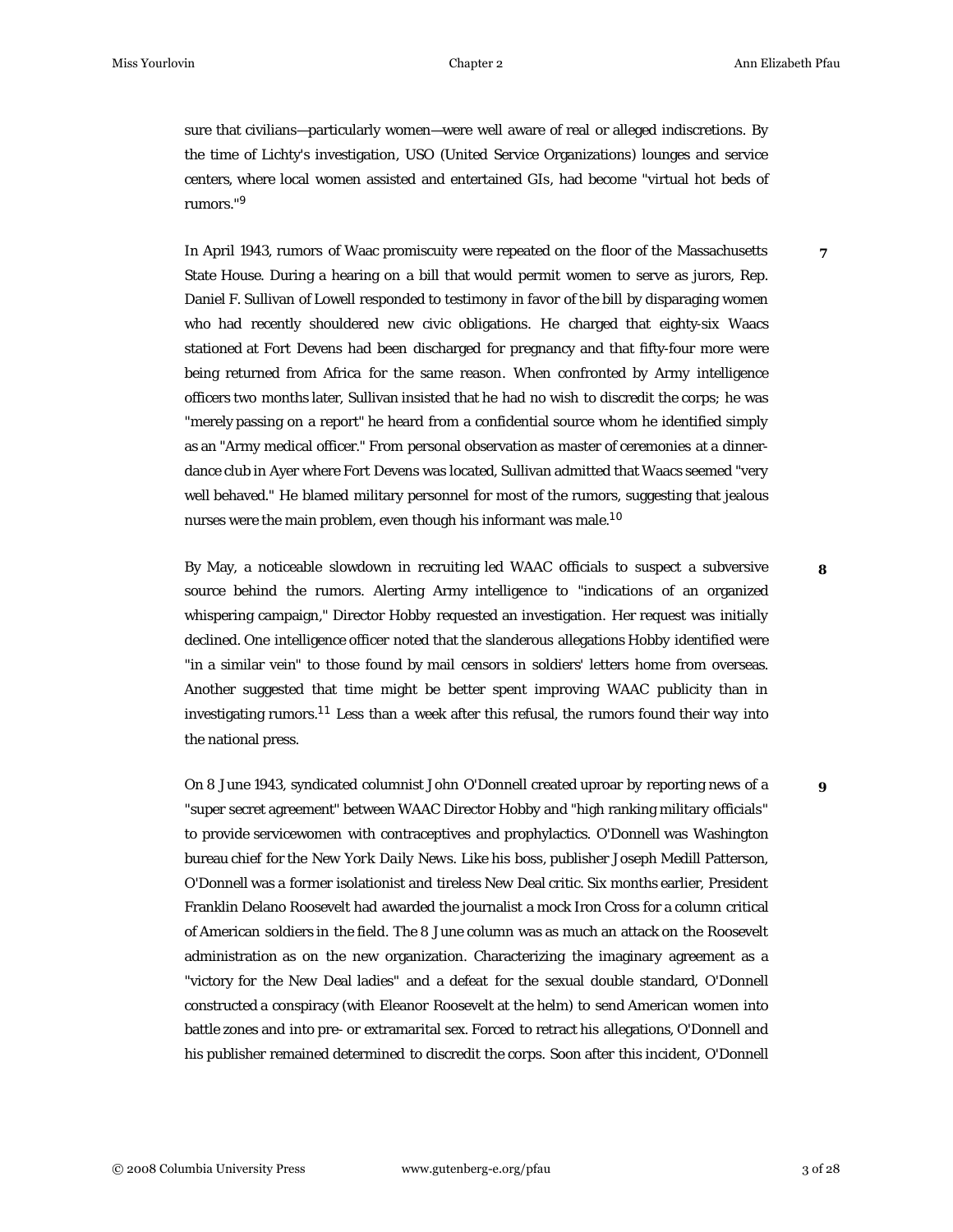**10**

was discovered "canvassing Army general hospitals." He sought ascertain the number of Waacs hospitalized for pregnancy and thus defend his reputation with undeniable proof of promiscuity. 12

The government moved quickly to deny O'Donnell's explosive allegations. Seeking to reassure current and future servicewomen and to shame rumormongers, officials typically blamed Axis elements rather than acknowledge American hostility—a tendency that would later characterize the push to prosecute Iva Toguri (a.k.a. *Tokyo Rose*) on charges of treason. 13 Secretary of War Henry L. Stimson declared the "sinister rumors" to be "absolutely and completely false," reminding Americans that Waacs were a "cross section of the womanhood of our nation." Repeating slanderous stories about female soldiers not only insulted American womanhood but also aided the nation's enemies by undermining the Army's efforts to increase its "combat strength." Commander of Army Service Forces Gen. Brehon B. Somervell blamed "a person . . . sympathetic to the Axis" (meaning, it turned out, O'Donnell) for the rumors' spread, although he admitted that he did not know whether the stories were actually "inspired by the Axis." Eleanor Roosevelt was less circumspect. She scolded the American public for "fall[ing] for Axis inspired rumors like children." 14

Blaming enemy agents, however, was not simply a public-relations strategy—although there was some element of that. WAAC leaders wrongly believed, in the words of director of training Gen. Don C. Faith, that "enemy sources both within and without the country" held some responsibility for the rumors, even if they were not entirely to blame. The timing of the slander campaign seemed to support that suspicion. Director Hobby first became concerned about the rumors in January 1943 when bills to convert the corps from auxiliary to full military status were simultaneously introduced in both houses of Congress. The slander became more vicious and disruptive after Senate approval of the bill in February and March hearings by the House Committee on Military Affairs. John O'Donnell's derogatory column and others like it were published as members of Congress considered revised and amended versions of the bill and provided opponents with new grounds for objection. Most important, after the bill became law on 1 July, the rumors were perfectly timed to disrupt the corps' transition to full military status, which required auxiliaries to reenlist as soldiers subject to Army discipline by September. 15

The Army's investigation into the rumors' source and the process through which they spread began soon after the publication of O'Donnell's allegations and continued through much of the summer. It focused on two questions. The first was whether enemy agents were responsible for the widely circulated stories of sexual impropriety among members of the women's corps. The second was the whether there was a factual basis to the rumors. **12**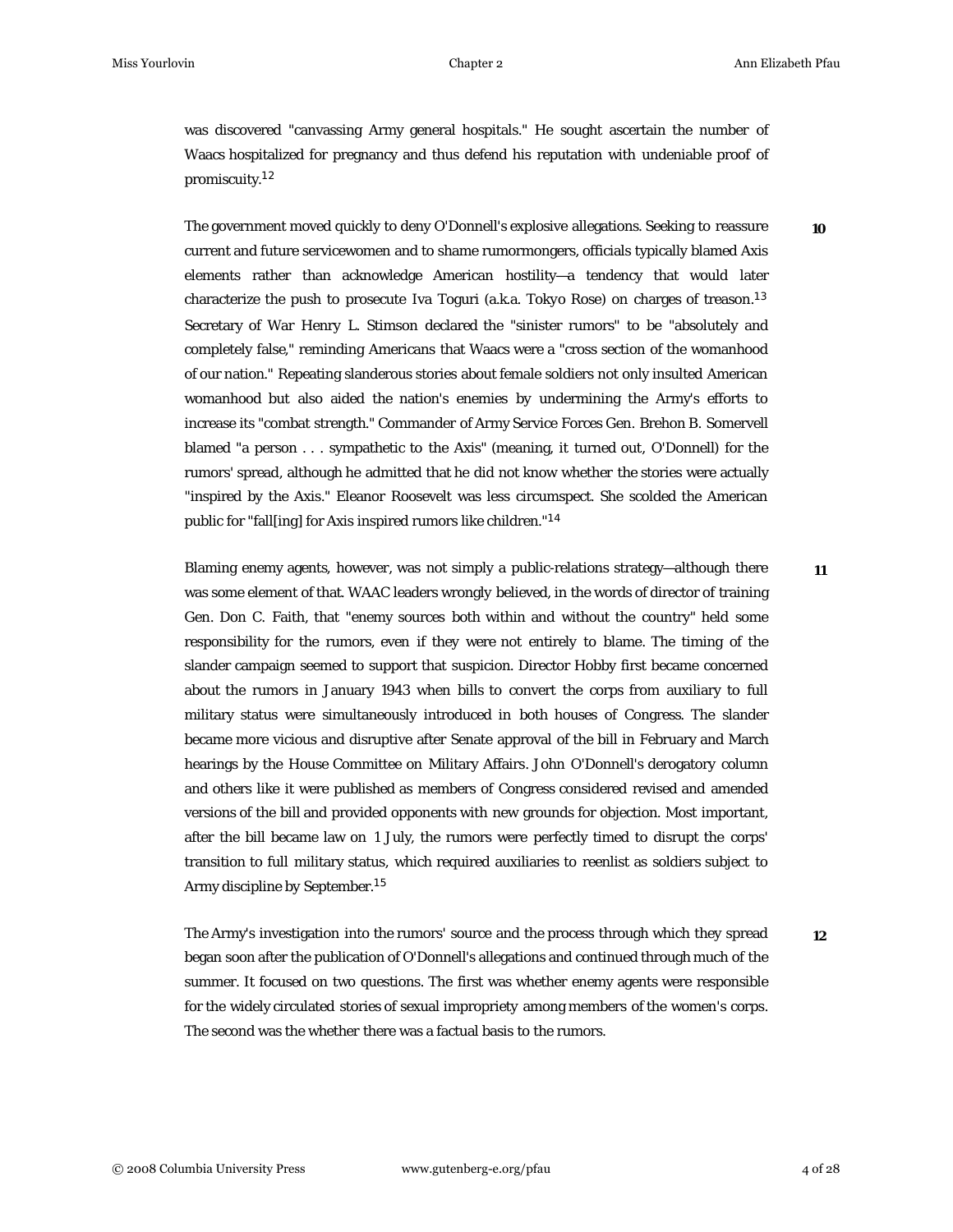**13**

**14**

Despite the many public pronouncements linking WAAC rumors to German propaganda, intelligence officers uncovered little evidence to suggest that the slander campaign was Axisinspired. One case that seemed to support suspicions of enemy involvement was that of Hugo S, a native of Germany who was reputed to be a member of the German American Bund. Hugo had been a naturalized citizen of the United States since 1931; at the time of the investigation, he lived in New Jersey and was employed by a local manufacturer. He came to the attention of military authorities because of a statement he made before two coworkers on 24 April 1943 —the familiar claim that five hundred Waacs had been shipped from Africa to New York because of pregnancy. Intelligence officers traced the source of the rumor from Hugo to his brother Richard, also suspected of subversive activities. Richard claimed he simply repeated a rumor that had long circulated in his hometown of Paterson; his goal was to prevent his niece (Hugo's daughter) from joining the WAAC. Investigators remained convinced that the brothers were spreading WAAC rumors "with malicious intent" but found no evidence of a deliberate smear campaign. In fact, some of the interview material suggested that, although Hugo probably suffered from divided loyalties, his purported pro-Nazi sympathies were likely overstated, particularly by coworker George H, the indignant father of a WAAC corporal. After hearing about the rumored pregnancies from another colleague, George searched out Hugo and punched him, knocking the other man to the ground; Hugo retaliated with a lawsuit.  $^{16}$ 

A less likely fifth columnist was Army Air Force officer Charles S, who, in a letter to WAAC officer Margaret M, repeated rumors circulating around Camp Polk in Louisiana. "It might interest you," he wrote, "that there were 165 *pregnated* Waacs in one month—not official figures but it came from a good source. A friend of mine was in the hospital and one of the nurses told him. I understand that before the girls go out on passes they have to show that they have . . . contraceptives." Capt. S's latter statement was of particular interest to Army intelligence because of its timing, about a week before John O'Donnell's infamous column, and its similarity to the journalist's allegation that military officials were issuing contraceptives to the auxiliaries. Although described as "frank" and "cooperative" by investigators, Capt. S provided little useful evidence when interviewed a little over a month after writing the above letter. He was unable to identify the sources of his information with any certainty. The other officers and enlisted men at Camp Polk were able to elaborate on the rumors. One, for example, claimed to have heard that the high rate of pregnancy among Waacs was responsible for their recent transfer to another location. But all of the men interviewed were similarly vague about their sources. 17

On the question of whether or not the scandalous stories were based on fact, intelligence officers discovered some instances of "moral laxness" among individual Waacs but little evidence of rampant promiscuity. Lt. Lawrence Kerns's investigation of the Second WAAC Training Center in Daytona Beach, Florida, uncovered the most dirt. There, until recently, most of the women had been housed in hotels, and those who wished found ample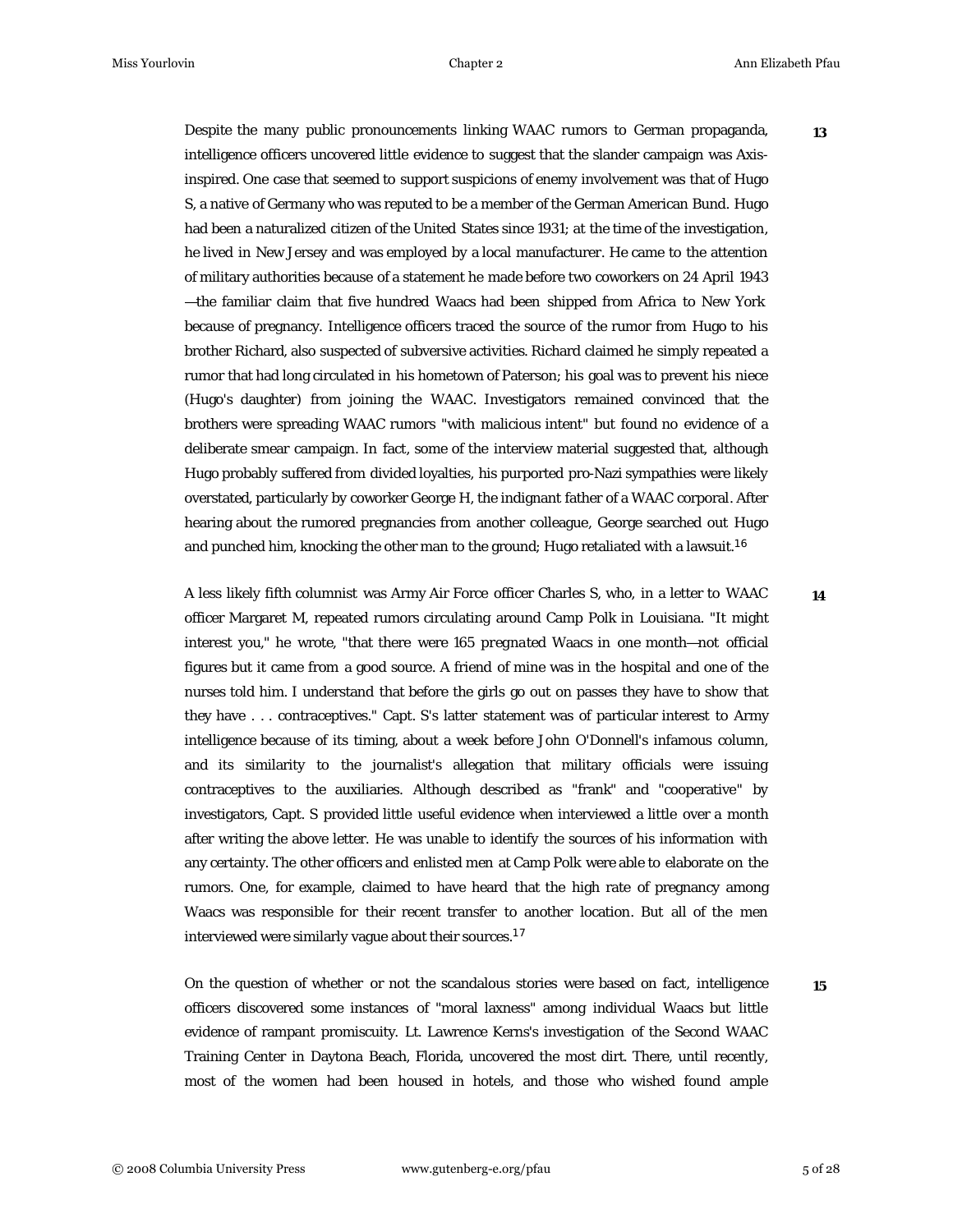opportunity to enjoy the city's nightlife in company with the soldiers and sailors who flocked to the resort on weekends. Servicemen bragged about their sexual conquests, and civilians complained of public drunkenness and promiscuous behavior in parks, near taverns, or on the beach. Certainly the records and recollections of local civilian and military police confirmed several cases of sexual misconduct—Waacs interrupted in the middle of coitus or found cohabiting with servicemen in hotel rooms and tourist cabins. But persons interviewed during the course of this investigation largely agreed that the troublemakers were a small minority and that on the whole, WAAC auxiliaries and officers were well behaved. Statistics back up this assertion. During the period between 1 January and 8 July, medical officers documented thirty-six illegitimate pregnancies out of a fluctuating population of five to ten thousand women and thirty-seven cases of sexually transmitted diseases. The rumored number of infections, however, was twenty-four hundred, representing roughly half of the Waacs stationed in Daytona Beach at the time of Kerns's investigation. <sup>18</sup>

Although rumors were similar elsewhere, the rates of illegitimacy and infection in Florida were unusually high. Officers assigned to investigate Waac behavior at Fort Devens, Fort Des Moines, Fort Oglethorpe, and Camp Atterbury uncovered far fewer instances of misconduct. Despite Rep. Daniel Sullivan's claim that eighty-six of the Waacs stationed at Fort Devens had been discharged because of pregnancy, medical records revealed only eleven pregnancies (six to married women) and eleven cases of sexually transmitted diseases among the more than six thousand Waacs stationed there between 1 January and 26 June. At Camp Atterbury in Indiana, thirty-four unwed Waacs were rumored to have been "sent home pregnant." In truth, four women had been discharged for pregnancy, and in only one case was there any question of legitimacy. Furthermore, since their arrival four months earlier, there had been no reports of disturbances involving Waacs, save for one caused by a drunken soldier, and that incident was judged by the camp's intelligence officer to "reflect in no way" on the auxiliary or the corps. 19

Investigators' findings generally conformed to Capt. Charles D. Frierson's assessment that the conduct and "sexual morality of the average [Waac] is higher than that of the average civilian girl, possibly because of the lack of opportunity for delinquency" but "probably in greater measure due to pride in the Corps." Like service wives, Waacs were well aware of public scrutiny. They sought to protect their own reputations and that of the corps by enforcing through peer pressure "a proper demeanor and freedom from even the appearance of evil on the part of other members." Observed in taverns and nightclubs near Fort Des Moines, the women appeared "dignified" and "respectable" and were seldom intoxicated, typically limiting their alcohol consumption to one or two drinks over the course of the night. On the question of sexual misconduct, Frierson interviewed hotel managers, clerks, housekeepers, and bellhops. He uncovered one case of a Waac who reputedly "solicit[ed] sailors nightly in the lobby of one of the second-class hotels." But the rest of the hotel workers reported that they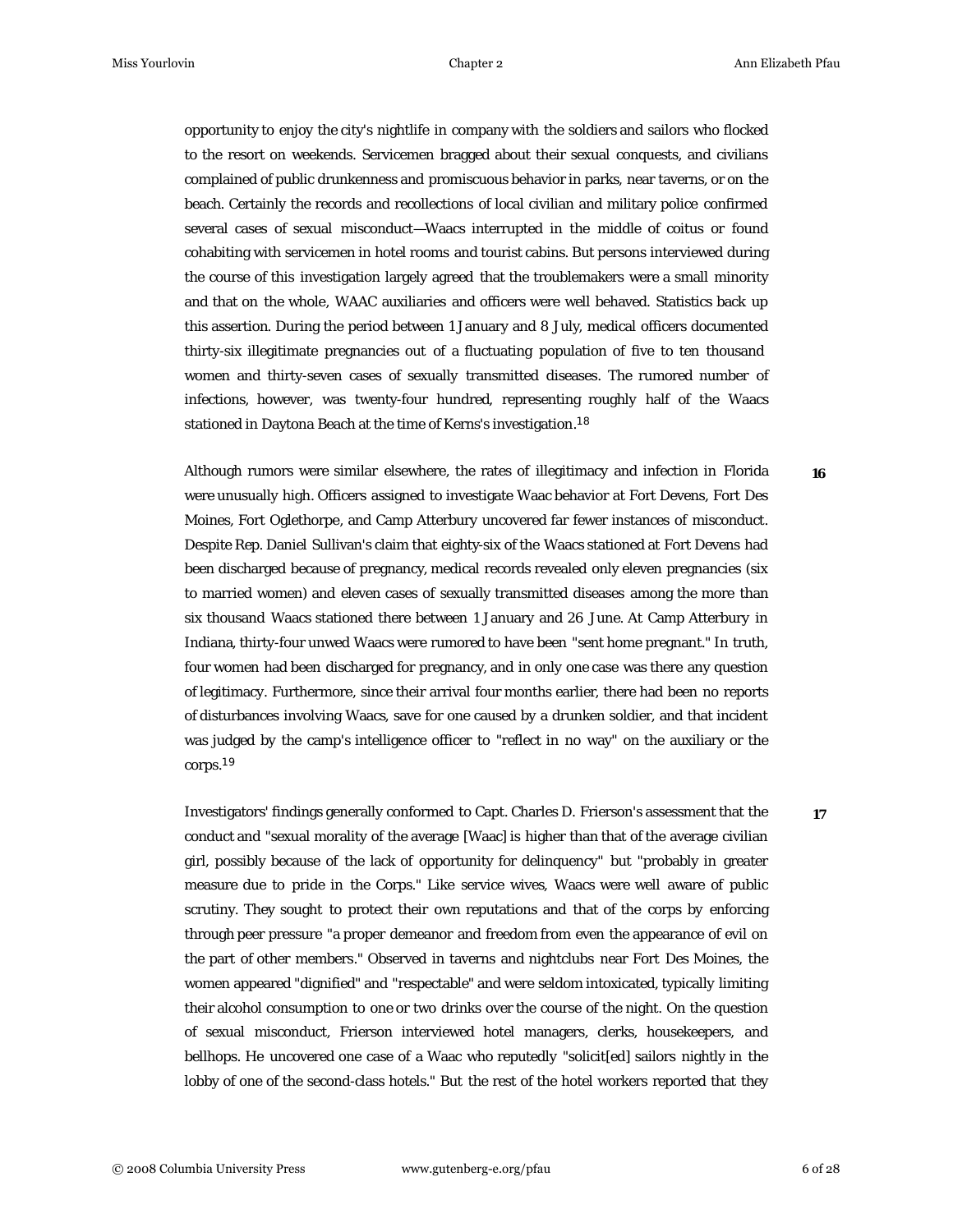**18**

**19**

had never witnessed any misconduct or worried about Waacs being involved in "immoral proceedings." Des Moines drugstore owners confirmed this impression, informing Frierson of only a "dozen instances" of contraceptive purchases by corps members, most by married women. 20

Although the Waac of rumor was diseased and infectious, sexually transmitted diseases were never a serious health problem among corps members. In fact, the rate of infection among Waacs was significantly lower than the rate among servicemen and among the general population of civilian women.<sup>21</sup> Over the seven-week period ending 14 May 1943, for example, the projected annual rate for Waacs was 5.3 per thousand;  $^{22}$  36 auxiliaries out of a total of 50,079 received treatment. The rate for servicemen was roughly five times higher. Furthermore, infected soldiers seldom named Waacs on contact reports. During that same seven-week period, only twenty-four of an estimated thirteen thousand soldiers treated for sexually transmitted diseases identified a Waac as their "probable source of infection." $^{23}$ 

As historian Leisa Meyer has shown, WAAC regulations, along with selection processes, helped produce this remarkably chaste corps of women. Placing respectability above health considerations, WAAC officials—perhaps wisely in light of the uproar produced by John O'Donnell's infamous allegations—withheld access to birth control and instruction on methods to prevent sexually transmitted diseases. They sought to recruit women who shared their bourgeois moral standards and disqualified from service any recruit found to suffer from a sexually transmitted disease. However, as Gen. Faith admitted in an off-the-record interview with intelligence officer Capt. C. C. Pierce, some Waacs "did not have the moral standards which the corps would obviously desire." In fact, a few proved to be former prostitutes—a situation that most WAAC leaders blamed on careless recruiting and the lowered educational (read "class") standards imposed on the corps by the Army in hopes of meeting ambitious enlistment quotas. Faith explained that the organization did its "best to weed out undesirables during the course of enrollment," but in cases in which such women went undetected, discharges were sought under the WAAC Code of Conduct, which prohibited members from behaving in a manner that would discredit the corps. Evidence of public drunkenness or of pre- or extramarital sex, for example, was justification for discharging the offender. 24

Despite lack of substance, the stories about promiscuous Waacs made sense to wartime Americans. Rumors about the corps drew on the historical equation of camp followers with prostitutes and harnessed popular concerns about female sexuality unleashed by war. Although subject to restriction (including curfews and nightly bed checks) and to surveillance by military police, Waacs fit the profile of suspect women. Living on Army bases beyond the oversight of family and home community opened them to criticism and unkind speculation. Like the transient "victory girls" who were reputed to have replaced professional prostitutes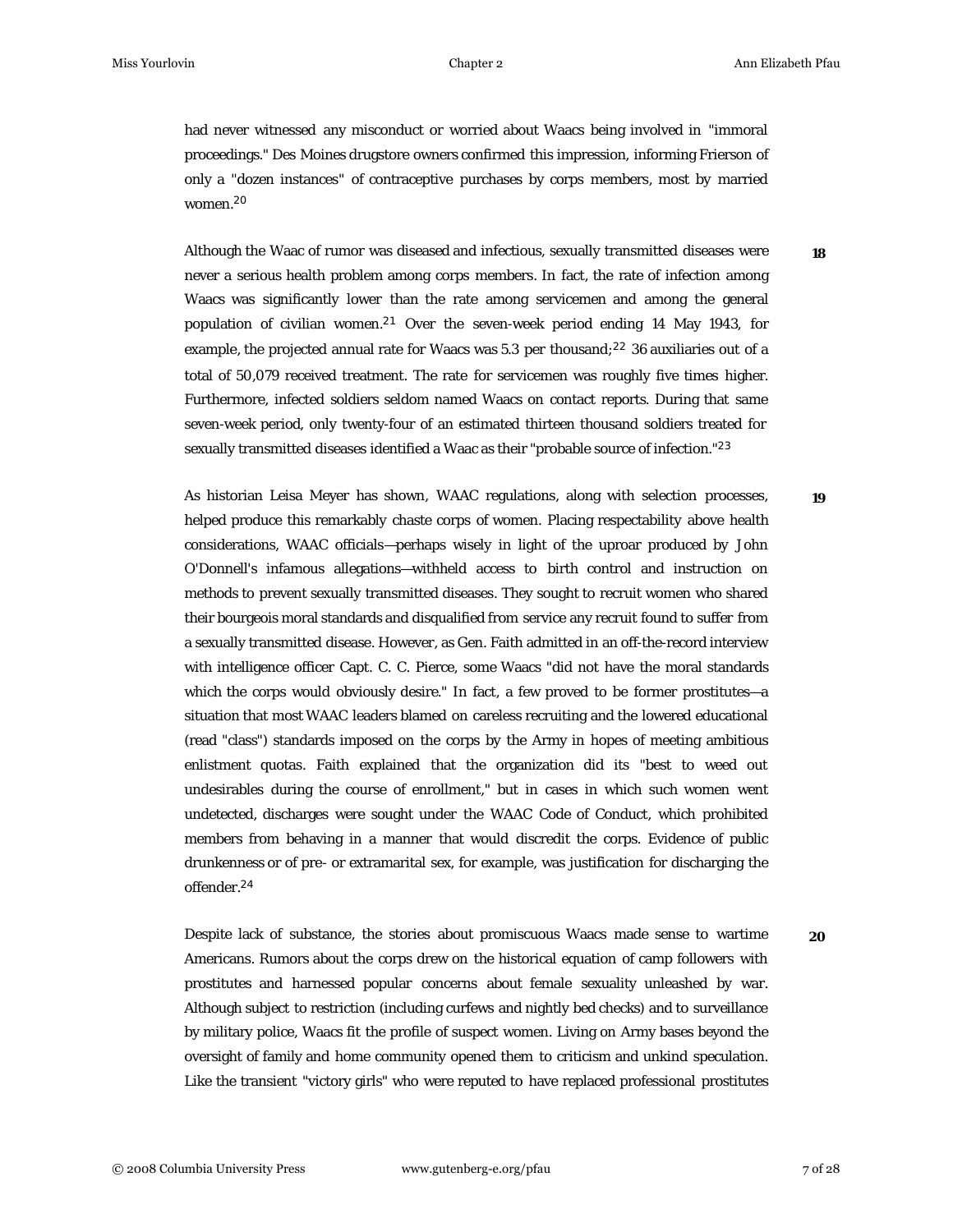**21**

imprisoned under the May Act, $^{25}$  Waacs were rumored to provide sexual services to soldiers stationed near them. Indeed, many rumors implied that the Army recruited women to perform sexual acts rather than clerical tasks—to serve, in other words, as "government-issue mistresses." 26

Although investigators did not examine Army policies (except to confirm that O'Donnell's charges were false), official attitudes certainly contributed to the perception that women were recruited as servicemen's companions if not mistresses. In the summer of 1942, for example, just months after the corps was established, the *New York Times* reported on European theater commander Gen. Dwight Eisenhower's proposal to bring African American Waacs to England. The women would "perform duties such as car driving and secretarial work and also provide companionship for thousands of Negro troops." The unstated goal behind this troop requisition was to discourage black servicemen from seeking the company of white women.<sup>27</sup> Two years later, during the Allied invasion of Germany, another proposal to use servicewomen as sexual deterrents made the news. Allied officials had quietly planned to bring large numbers of American Wacs and members of the British Auxiliary Territorial Service to rear echelon areas in Germany. The hope was that in addition to performing clerical tasks, the servicewomen would discourage fraternization between male troops and German women by serving as soldiers' dance and bridge partners.<sup>28</sup> Much to the horror of WAC officials, this plan became public as a result of a statement issued by British Field Marshall Bernard Montgomery's headquarters. This story sparked both official denials and denunciation of the corps from at least one radio pulpit. 29

Even the Army's promotional efforts might be blamed for some of the confusion about whether Waacs should be regarded as companions or comrades. In August 1943, when the first WAAC battalion arrived in England to the strains of "Let Me Call You Sweetheart," *Stars and Stripes* publicized the event with several articles emphasizing the Waacs' femininity and desirability. The armed-forces newspaper even reported that aboard the ship to England, tickets to WAAC parties were so valued that they were "accepted as legal tender in high stakes craps games." Encouraging servicemen to take advantage of this opportunity to hear from "girls back home," the newspaper published a list of the new arrivals organized by hometown and state.<sup>30</sup> The following year the *Stars and Stripes* even sponsored a competition to crown "the prettiest Wac in the United Kingdom," calling on servicemen to send in photographs of likely candidates for publication and public admiration.<sup>31</sup>

When off-duty, Wacs stationed in overseas theaters of operations were expected to attend a multitude of social events as enlisted men's companions. In the China-Burma-India theater, for example, invitations were so numerous that WAC officials instituted dateless nights and quiet hours to provide enlisted women with some respite from the constant attention. And even at relatively isolated posts within the continental United States, Wacs were subject to

**23**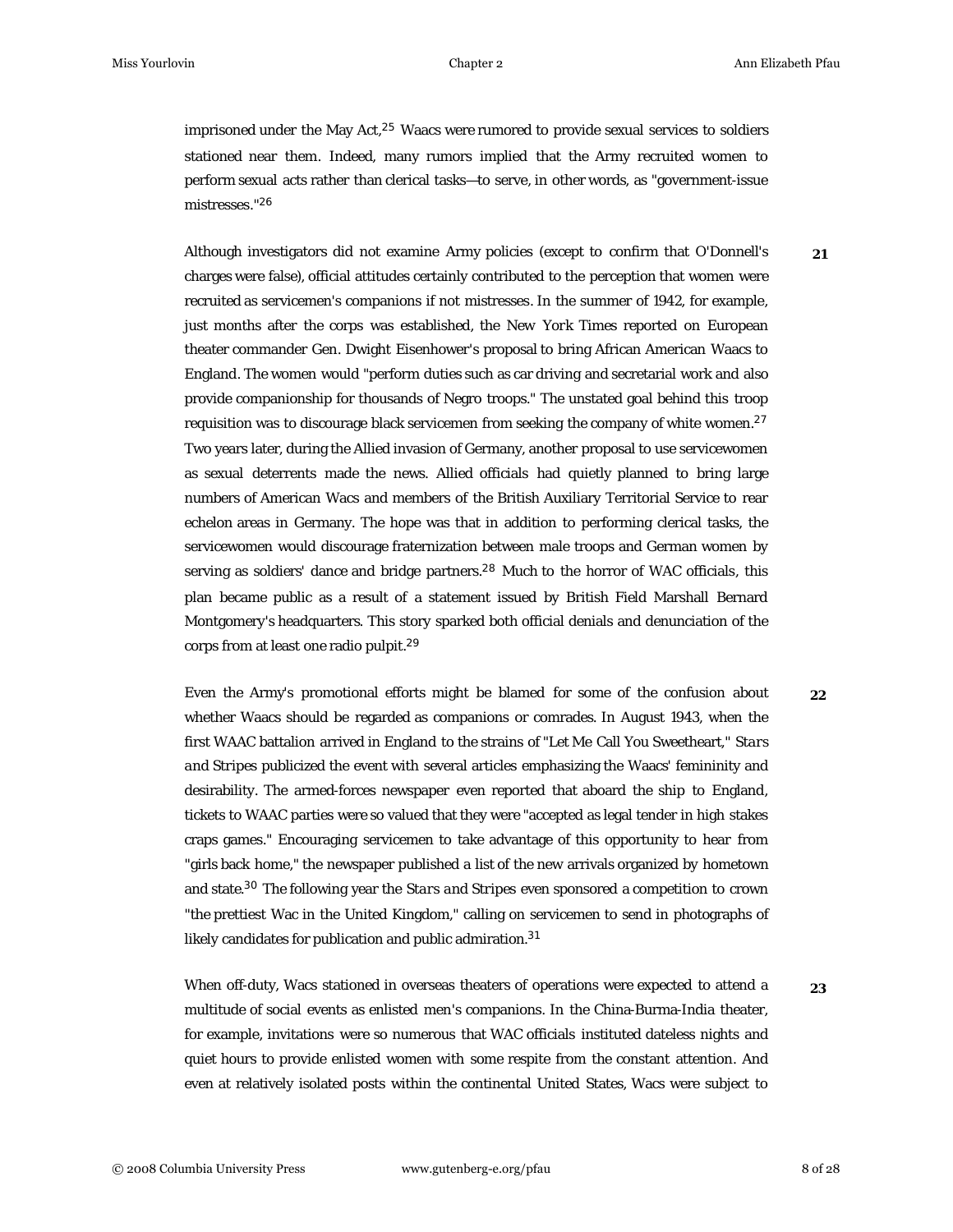constant social demands. At Fort Knox in Kentucky, "rationing the available free time of the Wacs into the desired number of dances, entertainments and other activities" had, according to an intelligence officer, become a "real problem." On the European continent, the Army inspector general noted that "the demand for WAC attendance at dances and parties far exceeds the supply of enlisted women." In order to ensure "fair coverage" the women's corps maintained a record of invitations accepted. $32$  This attention to equity was important, for some of the bitterest complaints about female soldiers focused on their purported failure to fulfill social obligations. GIs accused enlisted Wacs of preferring dates with officers over enlisted men or with rear echelon soldiers over combat veterans. The latter charge was particularly damning and circulated in the form of an oft-repeated story: An infantryman starts up a conversation with a Wac sitting near him in a service club. She asks him whether he served in combat, and when he says yes, she walks away, informing him that Wacs do not associate with "paid killers." In a slightly different version of the story, a WAC officer declines a party invitation on behalf of the women under her command, stating "I don't believe that any of my girls would care to go out with any overpayed murderers!" However, the male officer organizing the party gets the last word, "In that case, I don't think we'd like to go with any of your underpayed (censored)!!" The censored word was likely "whores." In telling these stories, soldiers not only criticized Wacs; they also voiced resentment of officers' privileges and of rear echelon soldiers' access to scarce commodities. The implication was that Wacs were selfishly more concerned with career advancement or comfort than with boosting the morale of the men who most deserved their—and every citizens'—gratitude.<sup>33</sup>

At the end of its extensive ten-week investigation, the Army's intelligence division concluded that popular prejudice, rather than Army policies, enemy propaganda, or actual misconduct, was to blame for the slander. In his report to Director Hobby, Gen. George V. Strong described the rumors as "the outward manifestation of a psychological adjustment the American public is undergoing in regard to women in uniform." Off-color stories about female soldiers, he wrote, "furnish a lively topic conversation in all walks of life." Unable to pinpoint responsibility for the rumors' origins, Strong concluded that most of the persons who spread them did so thoughtlessly and without subversive intent.<sup>34</sup> A parallel investigation by WAAC recruiters, however, told a somewhat different story. They found that rumors in the communities they visited generally originated with soldiers and were, in many cases, intended to obstruct recruitment. Both intelligence officers and recruiters were correct.

As Gen. Strong's analysis suggests and Leisa Myer has argued, the slander's spread was facilitated by dominant constructions of gender that made female soldiers appear at once ludicrous and threatening. The strange spectacle of women in military uniform marching like men, or, even stranger, delivering commands, was the opportunity for a joke at the women's expense:

**25**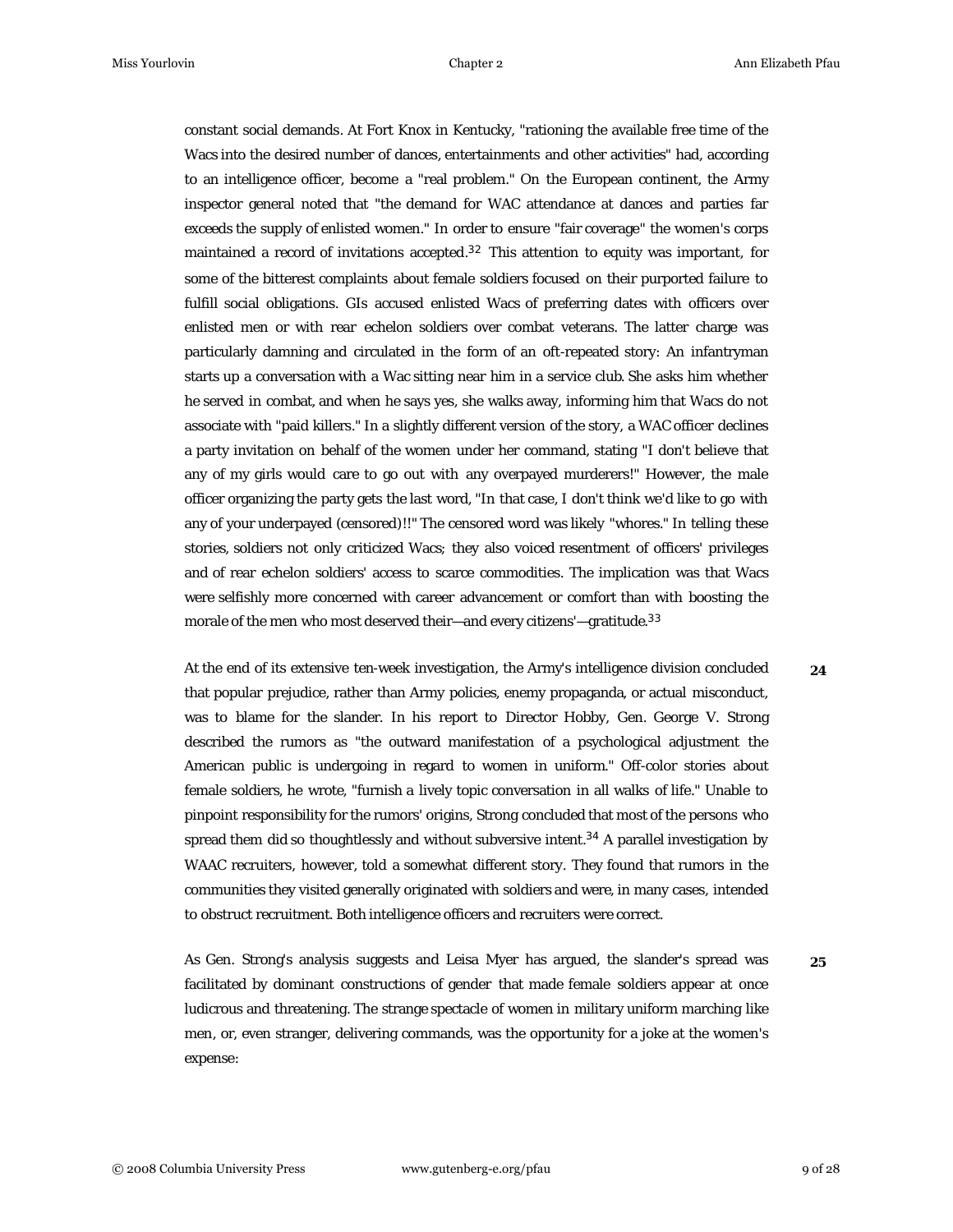I saw a few Wac's that came over here. They looked pretty smart but as usual they outsmarted themselves. This is what happened—the girls were marching down the street and their first sgt. gave the following command—"Company halt —left face right face—forward march.["] The girls fell right into step except one and the sgt. yells out—"Gertie, get in step"—with a Brooklyn accent—Well, I thought I would die laughing. The sgt. got angry at us and tried to show off her commands. She gave—left flank—march—and then she gave—right flank—march and the girls dispersed in different directions and started to run into one another. . . . It was very unmilitary like but indeed comical.

Recounted by a soldier stationed in England, the joke was on women who tried—and predictably failed—to behave like their male military counterparts. The danger was that women would also mimic servicemen's sexual conduct and, in the words of one airman, think that "the uniform gives them the right to shack up with any Tom Dick or Harry." Women who behaved in such a manner—the majority of Wacs, according to this serviceman—relinquished their right to "command the respect of a decent man."<sup>35</sup>

Although the rumors were shaped by shared assumptions, concern was concentrated among military men. Most stories about sexual immorality within the women's corps began on Army bases and spread from soldier to civilian—to wives and sweethearts, service club hostesses, shop clerks, taxi drivers, waitresses. Among civilians, young women living near Army camps were usually the most hostile toward the corps. Intelligence officers often attributed this to feminine jealousy; local women, one reported, "deplore extra competition for the dwindling supply of men." Informed by familiar clichés about gossiping women, other intelligence reports like the one just quoted blamed civilian women for many of the rumors that troubled the corps. But further investigation revealed that women's attitudes derived largely from what they learned from male soldiers. When the wife of one intelligence officer asked her coworkers at an Indianapolis insurance agency what they thought of the corps, she found that the women with the lowest opinion of Waacs were all hostesses at the local servicemen's club. They told her that soldiers had advised them not to join the corps, informing them that "the Waacs were a 'bunch of tramps', 'were immoral', and that the organization was generally undesirable to belong to." 36 **26**

On furlough and in letters home, servicemen repeated the rumors to family and friends. In his hometown of Norwood, Ohio, for example, Sgt. Willard C reportedly "halted all interest in enrollment" by repeating the rumor that "there were 100 Wacs pregnant at Camp Atterbury" where he was stationed. A few months later, recruiter Lt. Barbara Fenton told a similar story from Minnesota. Visiting his mother in Red Wing, one young serviceman told the men and women of his hometown that "trainloads and busloads of WACs were brought into the post for just one purpose," which was an "immoral display to amuse the soldiers." Fenton concluded: "I hope you don't think I am an alarmist to repeat this to you, but when service men come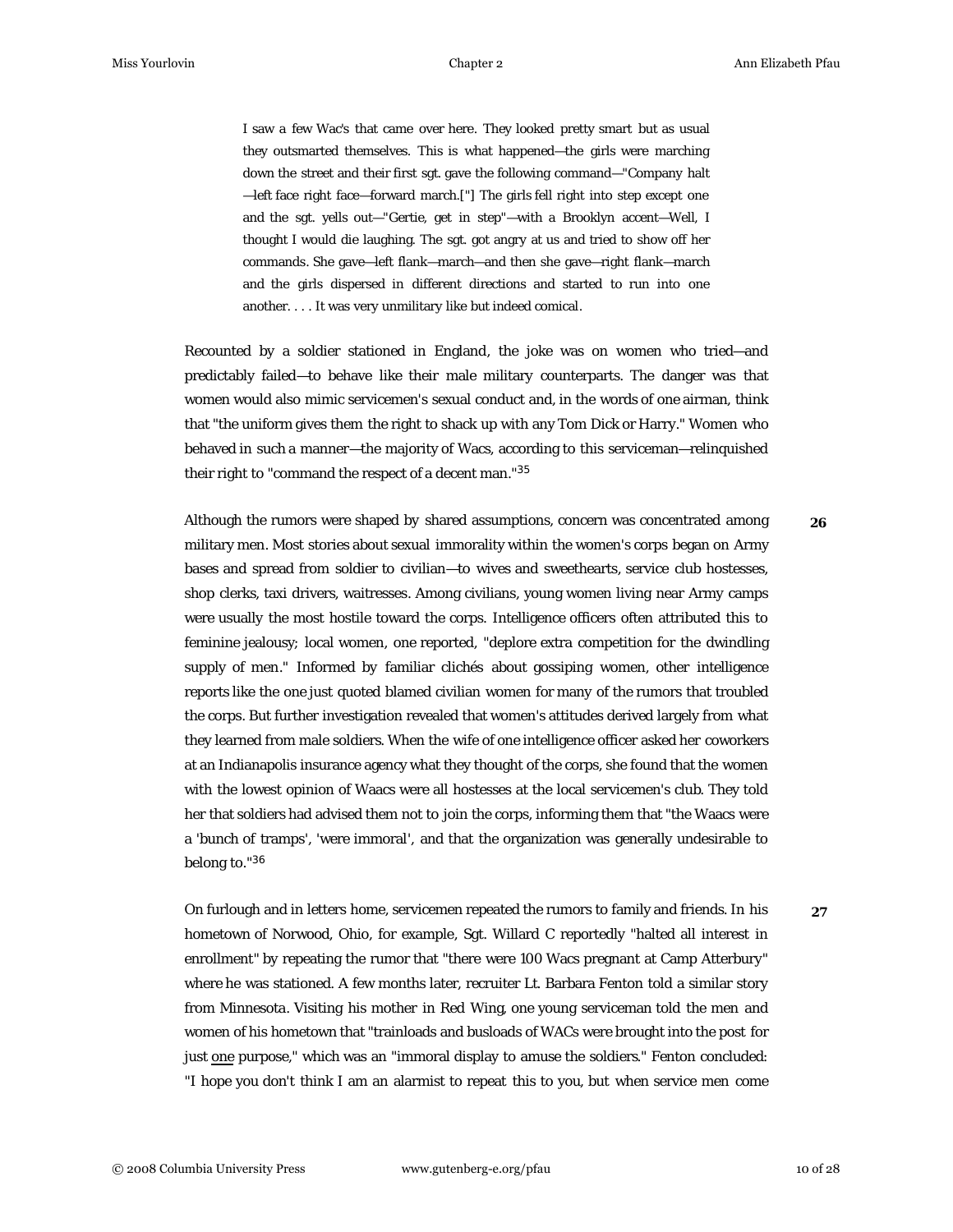**28**

home and insist they'll disown their own sisters for joining forces with so-called 'prostitutes,' I feel something should be done. Tales told by servicemen have hurt recruiting more than any one thing."<sup>37</sup> The worried tone of Fenton's memo was warranted.

In some cases servicemen deliberately undermined the Army's enlistment efforts by targeting potential inductees. Heading to Pittsburgh with plans to enroll, three well-qualified WAAC recruits were convinced to remain civilians by a couple of soldiers they met on the bus. Appalled by the men's "lurid picture" of Army life, they caught the next bus home instead. While the report on this incident does not record what the two men said, it is likely that the women heard the "two most repeated . . . rumors" in the area at that time: 1) that 80 percent of all Wacs were pregnant; 2) that officers ordered their men to socialize with servicewomen because the Army would see that Wacs were "fixed up" if pregnant and "taken out of circulation until cured if diseased."<sup>38</sup> Together with sensational press accounts, such rumors almost brought recruitment to a halt. Between February and August of 1943, enlistment dropped from a peak of 12,270 to just 839 women per month. From Utah, for example, recruiters reported that many women had withdrawn applications for enrollment at the insistence of a brother, husband, or boyfriend in the armed services. Others were unwilling to join due to the stories they had heard from soldiers.<sup>39</sup> Only the aggressive All-States Recruiting Campaign that began on the final day of August and continued into December 1943 drove monthly enrollment figures back into the thousands. But the size of the corps never exceeded 100,000 members, considerably below its initial recruitment quota of 150,000.<sup>40</sup>

In the spring of 1944, a nationwide poll of potential recruits (women between the ages of 20 and 50) conducted by the public relations firm Young & Rubicam under George Gallup's direction revealed the extent of the damage. Startlingly, attitudes toward the corps seemed to have worsened somewhat since an earlier survey from the summer 1943. Although respondents recognized the importance of the work performed by Wacs, they were reluctant to volunteer. Compared to the previous group surveyed, they were more likely to ascribe their reluctance to the corps' bad reputation. These women were well aware of soldiers' derogatory attitudes. More than half had a husband, brother, or boyfriend in the Army, and although only a quarter of them reported consulting the men about volunteering for service, 83 percent of those who did were advised against it.<sup>41</sup>

By linking the women's corps to prostitution and promiscuity, male military personnel attacked the young organization where it was most vulnerable—the respectability of its predominantly white, middle-class members.<sup>42</sup> As Beth Bailey has shown, a woman's success on the middle-class marriage market depended largely on her reputation for sexual virtue. Recognizing the cultural power of this standard, WAAC leaders sought to safeguard the reputation of the corps and its members by restricting and punishing sexual behavior. Rumors and press reports undermined this effort by suggesting, in the words of one worried mother, **30**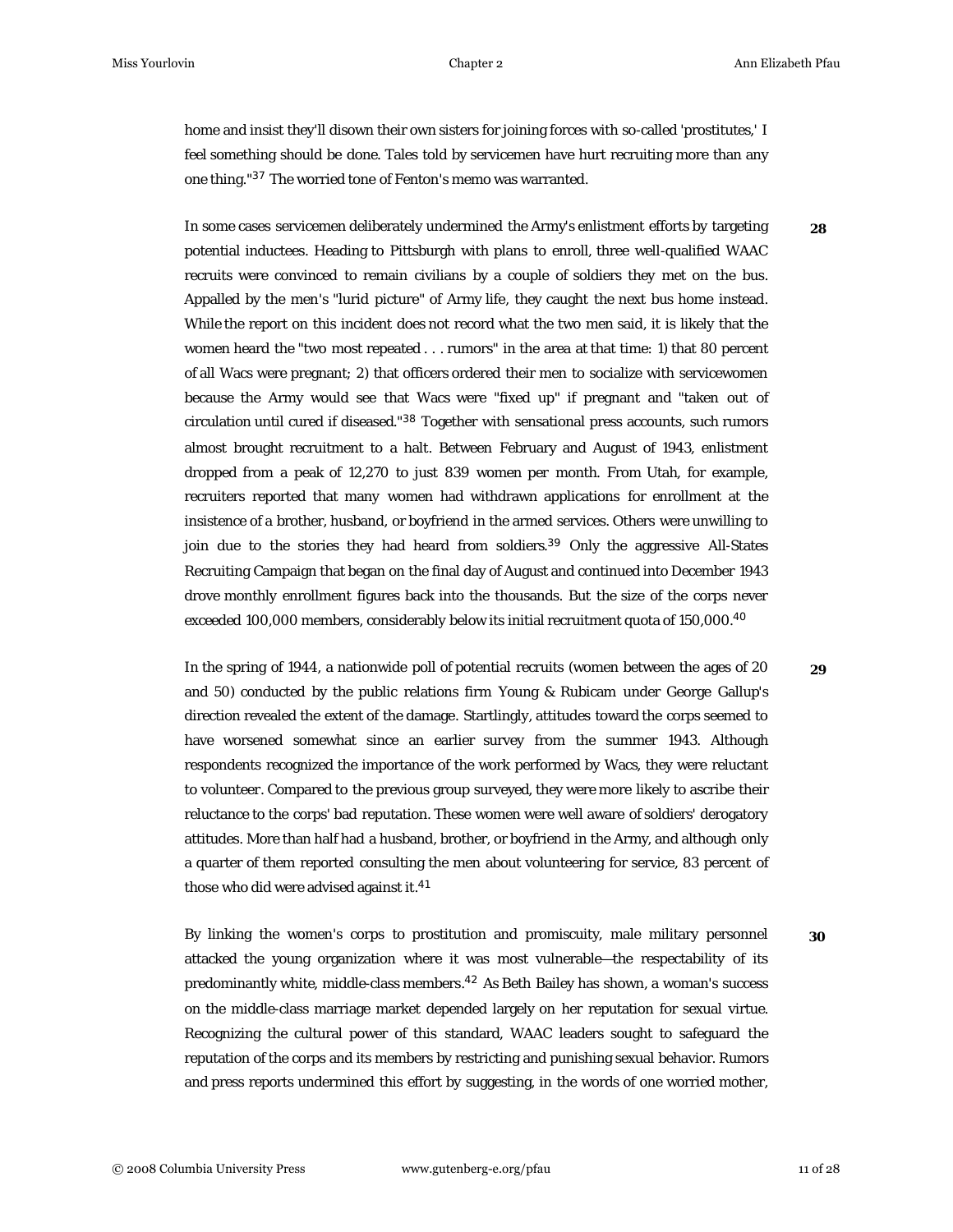**31**

that the Army was recruiting women of "low moral character" to gratify male soldiers' sexual desires. $^{43}$  Fear for her good reputation and marital future might discourage an auxiliary from reenlisting or a civilian woman from volunteering, and servicemen ensured that women made this connection between marriage and military service. In a letter to his future wife Bertha, for example, Sgt. Alexander Bell warned, "What ever you do don't you dare join [the Army or Navy]. . . . One of the Waves stationed at the navy base here, says the work she is doing and the place isn't fit for a decent girl." He asserted in a later letter that he would never marry a woman who had performed military service. 44

Although soldiers shared among themselves gossip, dirty jokes, and even pornographic images of purported servicewomen, $45$  women were often their intended audience. Censorship violations recorded on comment sheets under the category "disparaging military personnel" were commonly found in letters addressed to wives, sweethearts, mothers, sisters, and other female friends.<sup>46</sup> In the Southwest Pacific theater of operations—where white servicemen frequently measured their isolation in terms of access to white women—soldiers' accusations against the corps were often sexually explicit. Some compared servicewomen to the Japanese Army's comfort women, and many included what they claimed was the standard price for sexual services. Maj. Richard R, for example, alleged that Wacs usually charged \$32 and that many were "coming home rich." Cpl. Thomas Y estimated the price for sex to be somewhat higher. "[T]he Wac here are doing a land office business and I'm not kidding," he wrote to a female friend. "[T]hey are 'selling what they used to give away' for about \$50 a slice. I hope you get what I mean." Sgt. Robert B's account of Wac sexual misconduct was particularly graphic. "In all my travels," he wrote, "I have never seen women care less about their morals." Sgt. B claimed that several had already been sent home pregnant and complained:

They are giving their bodies up to most any one that comes along. They have been caught in broad daylight and not in any secluded places either. They sit right out here in the area and let men play with them during the day. I know this is true for I have seen it. One girl was so hot that she opened the front of her fatigue trousers so that the fellow could get his hand in. . . . [The nurses] are just about as bad. . . . I would never consider marrying a girl who had been in any branch of the service, if I were a single man, and no one else would either.

Many accounts of Wac immorality were designed to discourage loved women from enlisting or to justify the prohibition. Sgt. B's letter reveals that his wife had previously mentioned joining the corps, although she claimed to be "only kidding."<sup>47</sup>

At Fort Benning in Georgia, a rather "sheltered" 19-year-old officer candidate from Iowa pursued a similar tactic. Worried about his girlfriend Emmy's interest in enrolling, Don L described a purportedly unladlylike Wac named Phyllis in a letter home to his parents. "Phyllis disgusted me with her beer drink[ing], but," he wrote, "at least, she never cut loose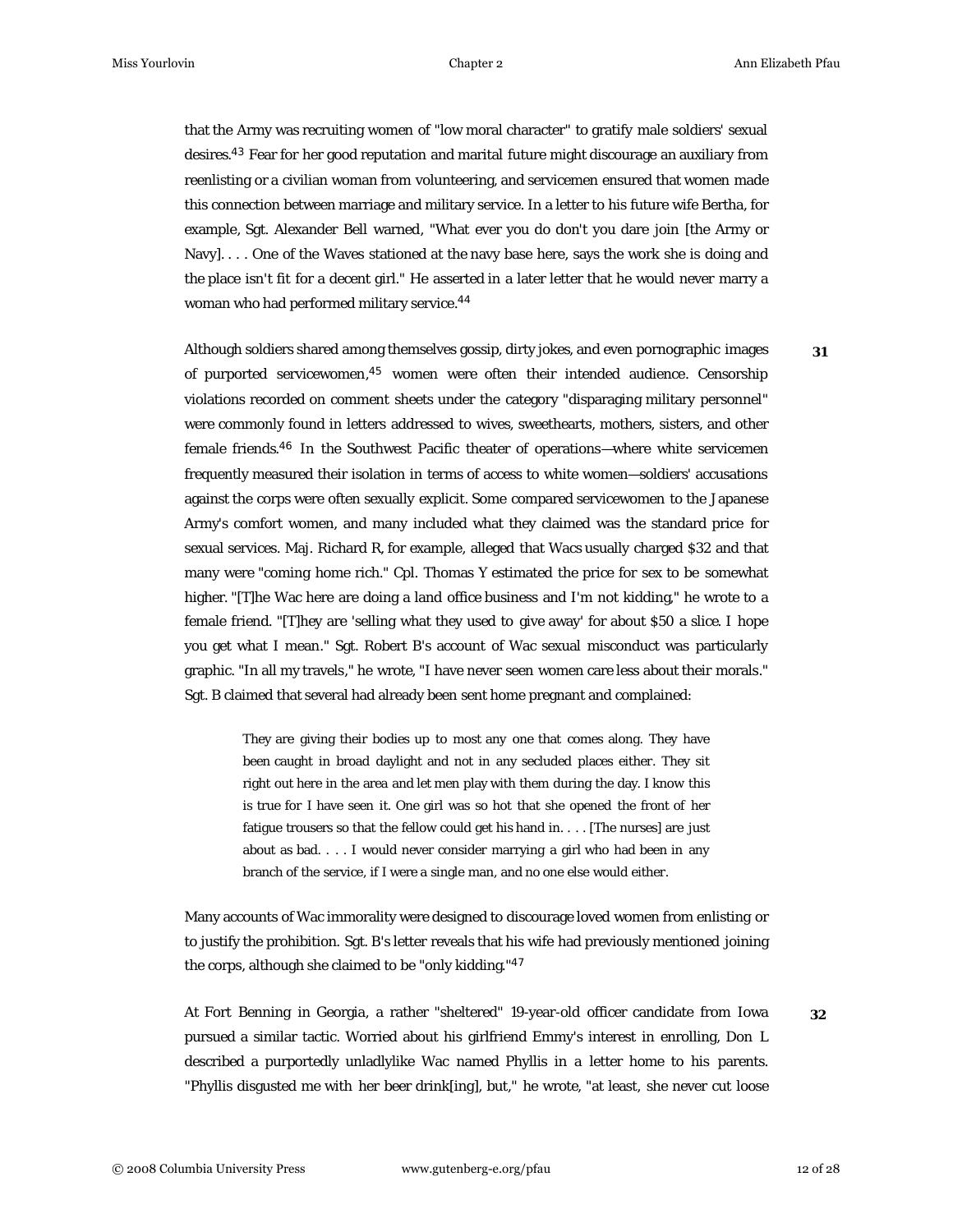with any vulger language," the way other Wacs did. Don claimed that if Emmy ever became a Wac, he "wouldn't have anything to do with her." "I [am] not going to let my girl unnecessarally [turn in] to that type of person," he insisted, "unless she'd rather not remain my girl, and that's her business." Don's remarks triggered an investigation when his indignant mother forwarded this letter to Director Hobby. The investigation revealed that Don could not have attended the party, because he was on duty that night; furthermore, Phyllis was a civilian. The investigating officer concluded that Don's unfavorable comments about the corps were directed at Emmy and that his goal was to "keep her home waiting for him."<sup>48</sup>

Like Don, many servicemen threatened to end relationships with, break engagements to, or even divorce women who became Wacs. From Italy, one soldier wrote to his wife:

**33**

I assure you, your letter shocked me so, and it was not appreciated by no means. If you join the WAC's, you and I are thru for good, and I'll stop all allotments and everything. I'll not have my wife to be meat for the boys, as I see what they are over here in the WAC's. So you may become a WAC and if it's true, then I'm thru and I'll [n]ever want to see you again, if that's what you are going to do. I never thought my wife would double-cross me by joining the WAC's or the Army.

Responding as dramatically as if his wife had taken a lover—indeed accusing her of doublecrossing him—this serviceman, like others, threatened to stop dependency allotments and to commence divorce proceedings. Comment sheets and censorship morale surveys from all theaters of operations record a multitude of similar warnings.<sup>49</sup> Although it is impossible to know if such threats reflected the writers' intent or if they simply revealed servicemen's determination to keep their wives and sweethearts out of the Army, there is some evidence that servicemen did disown or divorce women who became Wacs. In a letter home to her parents after the first week of basic training, Pvt. Ann Bosanko described one of her comrades at Fort Des Moines as a recently divorced woman whose husband "divorced her for joining up, but has now calmed down and is clamoring for a remarriage." 50

As a group, servicemen were far more hostile toward the corps than was the American population generally. The spring 1944 Young & Rubicam survey revealed that a large majority of civilians, both male and female, respected the corps and its members for the important jobs they performed. Asked whether they would advise a sister, friend, or daughter to volunteer for service, 37 percent of civilian men answered in the affirmative; a similar number stated that they would "leave it to the girl's own decision." Only 28 percent reported that they would warn against enrollment. In the context of widespread "apathy" and continuing rumors, this response seemed so positive that the public relations firm urged the Army to enlist civilian men in their efforts to increase WAC enrollment. $^{51}$  A fall 1943 survey of white enlisted men revealed soldiers' attitudes to be far less favorable. Most servicemen believed that Wacs

© 2008 Columbia University Press www.gutenberg-e.org/pfau 13 of 28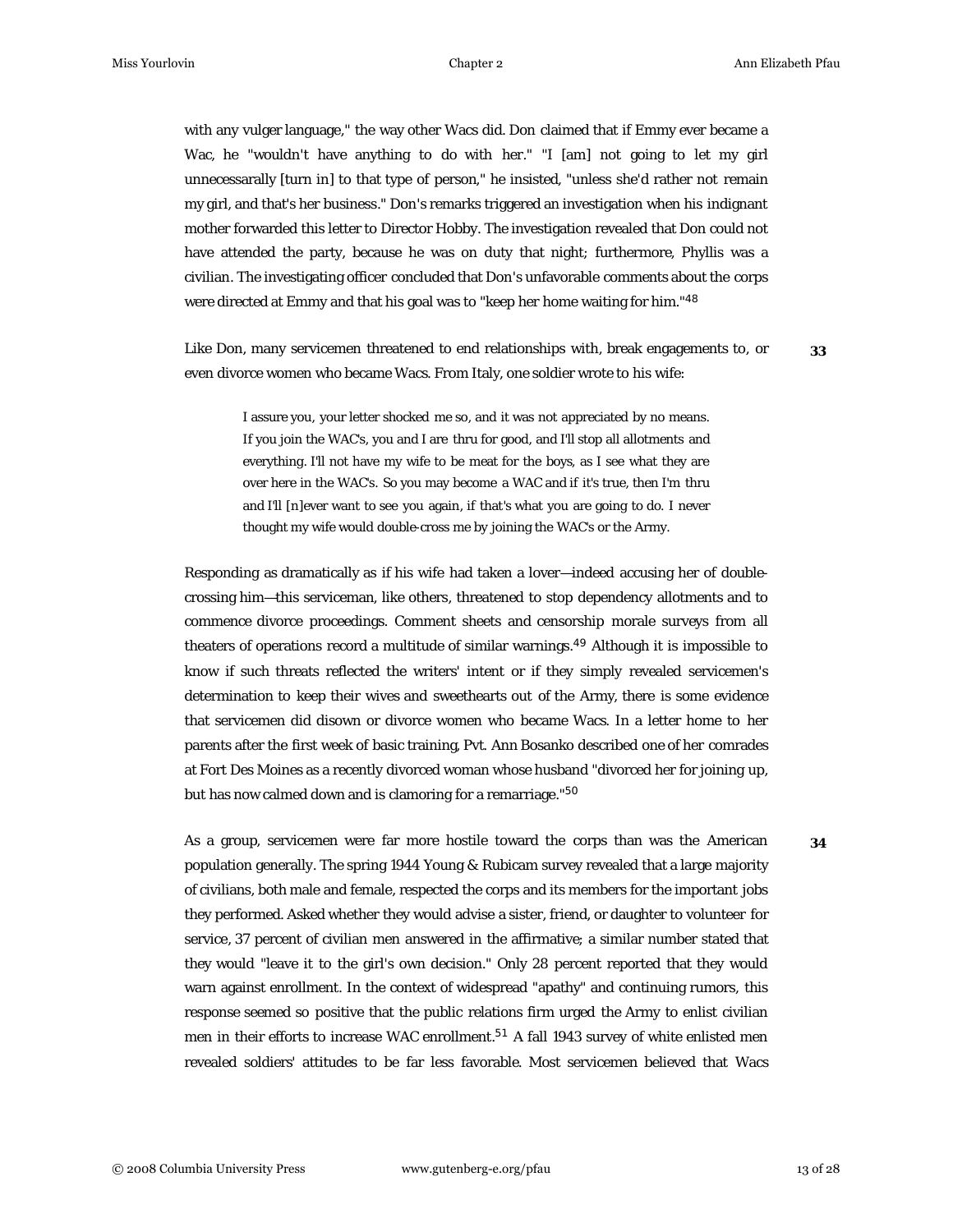contributed little to winning the war and that the women would be better employed in defense factories. Only 17 percent would advise a friend to volunteer, and 70 percent asserted that they would not like to see their sisters become Wacs.<sup>52</sup>

The few [Wacs] I have made contact with are the same as whores. I have seen plenty of them since coming here 9 months ago. My opinion of these bums is based on what I have seen. It is nothing at all to see them stagger out of the bushes at night with a soldier. On many a weekend the[y] wind up in a hotel room with someone. If my sister ever tried to join them I would kill her first. $^{53}$ 

The statement above was written in response to an invitation on the final page of the soldier survey to write "any further remarks . . . as fully as you like." This invitation elicited an intensity of feeling that the more structured questions did not capture. More than a third of the 3,434 soldiers who took the attitude survey responded to this question. Not surprisingly, the vast majority of their comments were critical, and many concerned Wacs' purported promiscuity. An Army Research Branch analysis of such remarks described them as "irrational," even "hysterical." Characterized by "profanity . . . elaborate exclamation points, capital letters, reiteration of charges, violent expressions of contempt and horror," these responses exhibited such excessive distress that psychologists diagnosed the presence of "strong unconscious motives of hostility, jealousy, frustration . . . aroused concomitantly." 54

Why were servicemen so much more vehemently opposed to the WAC than were male civilians? Part of this discrepancy probably lay in the desire of draft-age men (18 through 45 years old) to remain in the civilian workforce. The Army made this connection between women's voluntary service and the military draft explicit in November 1943, attributing an increased draft quota, in part, to a lag in WAC recruitment.<sup>55</sup> In addition, there is considerable evidence that servicemen, in Leisa Meyer's words, resented "women's entrance into a previously male-only preserve." Many insisted that women were out of place on Army bases, and those who feared losing their noncombat job assignments to Wacs were particularly antagonistic. Noting the "bitterness" of such men in his July 1943 report on hostile rumors at Fort Knox, intelligence officer Henry C. White speculated that "a large proportion of the responsibility . . . lies with this class of personnel." $56$  Compared to the Army as a whole, the men who held replaceable jobs were significantly more likely to assert that it was "not necessary to the war effort to have women in the Army" and that "Wacs do less important work than non-combat men." However, on the question of whether or not to advise a sister or girlfriend to enroll, Research Branch pollsters judged the differences to be "slight." 57

Soldiers' resistance to the women's corps ran deeper than age-old resentment of female interlopers in a previously masculine sphere. As far as servicemen were concerned, the problem was not simply that female soldiers invaded Army bases and took over coveted **36**

**35**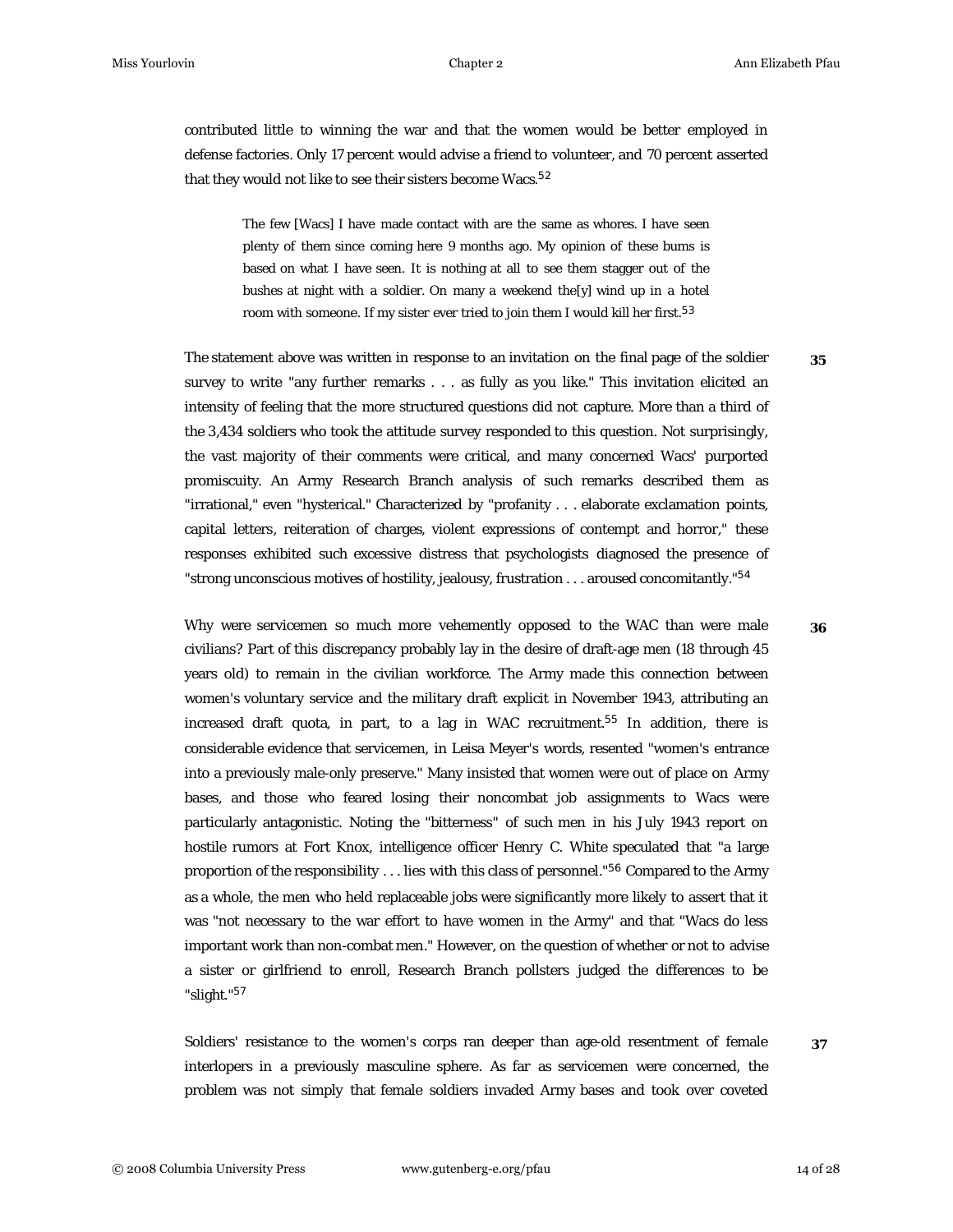noncombat jobs. The more pressing danger was that their wives, sisters, and sweethearts might enlist. Social class (as measured by level of formal education) significantly affected servicemen's attitudes toward the corps. Better educated servicemen were considerably more likely than their less privileged comrades to assert that they would discourage a sister or girlfriend from volunteering for service. Soldiers whose formal education ended with grade school appeared to be less attached to what researchers called the "middle class lady concept"; they also were more likely to see military service as an opportunity for advancement and the acquisition of new skills.<sup>58</sup> But the slander was not confined to middle-class soldiers; all ranks and races spread WAC rumors.<sup>59</sup> Length of service was an equally powerful determinant of soldiers' attitudes. New recruits were far more favorably inclined toward the WAC than men who had been in the Army for six months to a year or more. Finally, the men most opposed to the corps were those with the least investment in soldiering; they were significantly more likely than other men to think that their own work was "not worthwhile" and that they "would be more useful" as defense workers than as soldiers. 60

The process through which civilian men were transformed into soldiers helps explain why military service fostered hostile attitudes toward the WAC. Selected, examined, inducted, and tested, young men were first classified and then assigned to forts and camps across the United States. In basic training, inductees learned to march in formation and to use and care for weapons "by the numbers" of Army field manuals. Along with these new skills, basic training taught submission to leaders and conformity to peers. When not marching or being drilled in the use of weapons, men often were assigned duties they found demeaning, tasks that in civilian society were commonly assigned to women or racial minorities: washing dishes, cleaning latrines, mopping floors, collecting garbage. White middle-class recruits were particularly sensitive to this perceived loss of status; as a group, they developed a whole arsenal of "adjustive reactions" that enabled them to maintain self-esteem while acceding to Army discipline. Psychologist Irving Janis, who served with the Army's Research Branch, used this concept to explain patterns of behavior common to men in basic training. "Goldbricking," for example, became almost a game among inductees, who competed to see who could look busy while completing the least amount of work. Realizing they had no choice but to obey orders when assigned menial tasks, they asserted their will and protected their self-esteem by indulging in this disguised form of protest. 61

**39**

**38**

Resisting and submitting to military hierarchy and discipline, recruits became part of a family of men. Although most learned to find some pleasure in this new affiliation, basic training was fraught with emotional conflict. Young men responded to their commanding officers as they had to their fathers, initially resenting their power but ideally (from the standpoint of Army officials) identifying with their authority.<sup>62</sup> As observed by psychologists and psychoanalysts, the resemblance between military and early childhood socialization was most striking in the way both processes provoked sexual fears. Awakening without the erections that were habitual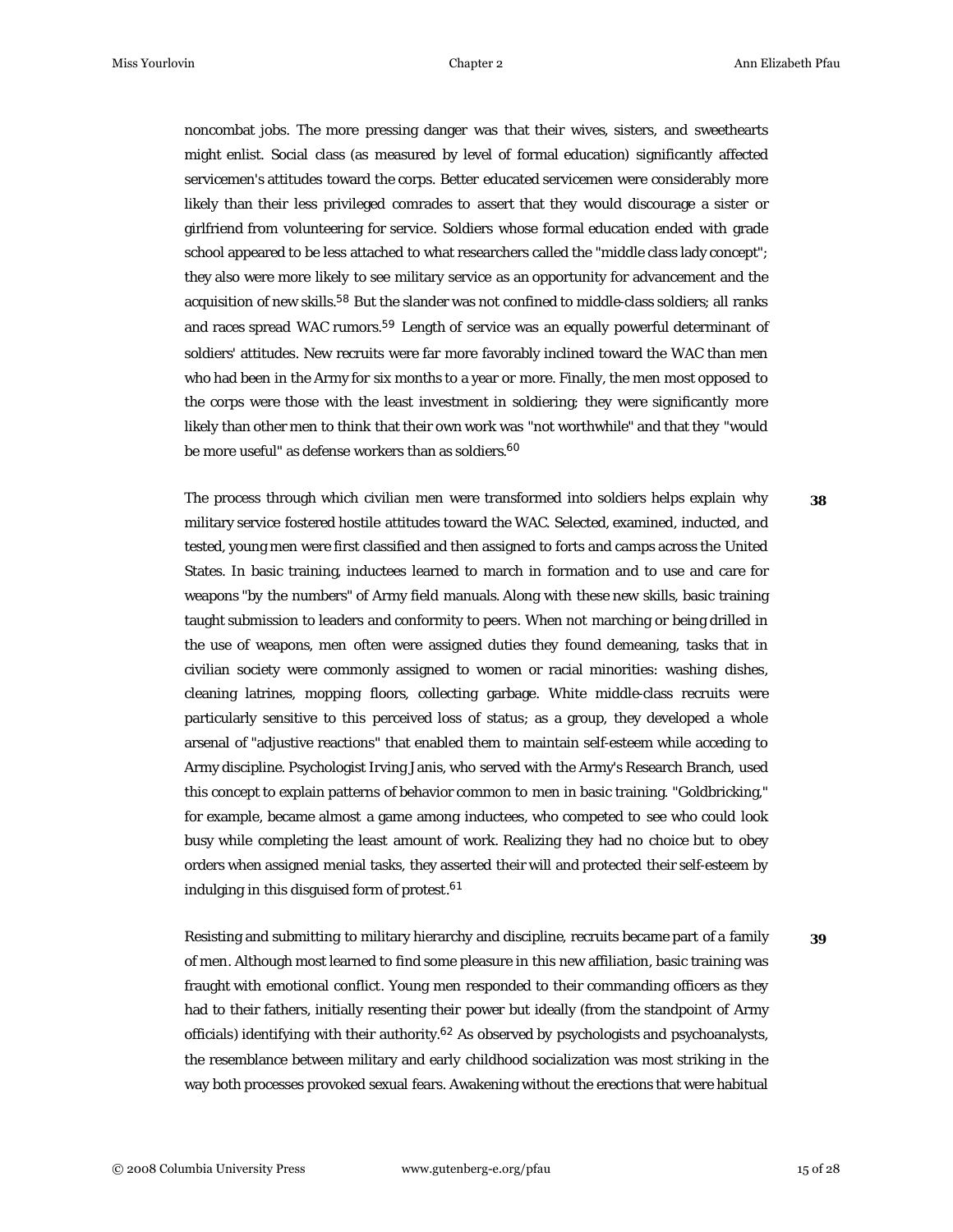in civilian life, recruits often sought reassurance by making jokes of their anxiety. Irving Janis described a hypothetical round of such jokes. One man might start the conversation by pointing to his penis and saying, "This damn thing is getting so useless that pretty soon I won't even be able to [piss] out of it." Another might join in with the remark: "Hell I couldn't get a [hard on] now even if I had a movie star in bed with me."<sup>63</sup> The conversation would continue along these lines, with other men confessing to a similar lack of sex drive. They jokingly attributed the Army with "castrative intentions," sometimes commenting, "They might as well cut the damn thing off as soon as you get into the Army, and be done with it." Although a recruit might make such remarks in a humorous, self-deprecating manner, the comments revealed real concern about impotence and sterility. The perennial rumor that Army cooks, under orders, secretly added saltpeter to the men's food was another symptom of this fear. Reputedly responsible for the men's diminished sex drive, saltpeter was supposed to make them more easily disciplined as soldiers. $^{64}$  Some servicemen were concerned enough to look into the matter when assigned to KP (kitchen police) duty; daily lessons in submission made the rumor seem plausible. Janis speculated that men's need to reassert their virility fueled the compulsive and boastful promiscuity into which some soldiers "plunged" after basic training.<sup>65</sup>

Because many young men experienced military service as a threat to their manhood, they were peculiarly dependent on women, not simply as available sexual partners but also, and more important, as the obverse—absent and unsullied ideals. Yet as I demonstrated in the preceding chapter, idealized wives and sweethearts were as often objects of anxiety as of desire. "A woman is the only clean and decent thing a man has in this world," one soldier wrote, adding, "Lets keep them that way . . . " Worried that women would soon be subject to military conscription, this soldier vowed to "do everything in my power to prevent it," for he and his comrades considered Wacs to be "bums," unworthy of servicemen's "respect." Likely drafted and dissatisfied with his Army assignment, this serviceman complained that a full quarter of soldiers "aren't doing anything to win the war and would be doing a thousand times more for the war effort if they were back home in their old jobs." If manpower were more efficiently and effectively deployed, Wacs would be unnecessary. Many other soldiers' comments about the WAC combined criticism of the Army with hostility toward military women. 66

The question that seemed to produce the most anxiety on the Army survey of attitudes about the WAC asked soldiers to imagine how women might best serve the nation if drafted for civilian or military service. Among the choices were working in a defense factory, taking a government job, or joining one of the women's services (WAC, WAVES (Navy), SPARS (Coast Guard), Army Nurse Corps, or Women Marines). Reading between the lines, suspicious soldiers, like the one quoted earlier, worried that military conscription was in the works. A few believed that drafting women would benefit the war effort, but most were emphatically **41**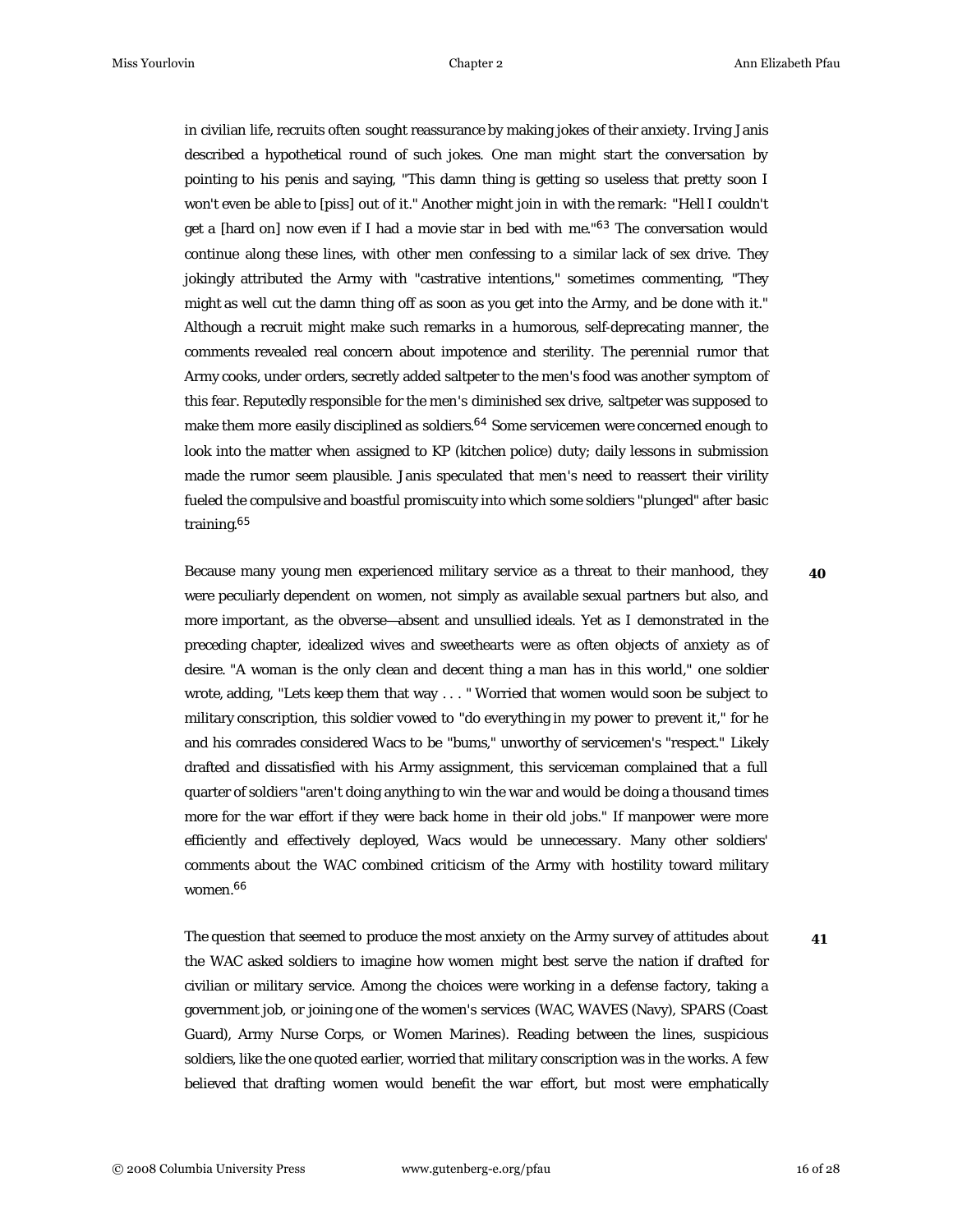**43**

opposed. Many insisted that such a plan would demoralize soldiers and "jeopardize" the "moral character of the country"; one even threatened to desert. "I intend getting married in the near future," he wrote, "and if ever a bill was passed of drafting women for the WAACS & mine was inducted—the Army wouldn't keep me from leaving here a second. I'd go to any extent to make dam sure, she'd be released." To protect his fiancée's "morals" and thus preserve his future happiness, this soldier was determined to combat his nation's efforts to draft a sufficient force of female soldiers. 67

Servicemen's concerns about military conscription were not without grounds. In the fall and winter of 1942, Army planners quietly examined the possibility of drafting five hundred thousand women annually before concluding that such a plan was too controversial to pursue. A Gallup poll from the following summer confirmed this insight. It found that Americans were divided on the question of whether single women, ages 21 through 35, should be drafted for military service. The group most in favor of such a policy was women in that age range.<sup>68</sup> **42**

Although military conscription was not on the legislative agenda, the question of women's obligation to the nation at war and of the state's power to compel women's labor became topics of broad and active public debate with the introduction of Sen. Warren Austin and Rep. James W. Wadsworth Jr.'s National War Service Bill. Based on British precedent, the bill would insert women ages 18 through 50 into the nation's selective service system as part of a civilian labor pool that could be drafted to fill shortfalls in agriculture and industry. Military personnel, government employees, pregnant women, mothers of dependent children, and caretakers of the sick and elderly were exempt from service. The proposed legislation generated considerable opposition from labor advocates, peace activists, and rightwing mothers.<sup>69</sup> As historians Holly Stovall and Linda K. Kerber have shown, opponents sought to discredit the bill by mobilizing domestic anxieties; they charged that conscripted labor would endanger American home life along with American democracy. Despite such efforts, a Gallup poll from the summer of 1943 revealed broad public support for a national service bill. Seventy-nine percent of those surveyed favored drafting women and men to meet labor shortages,<sup>70</sup> recognizing in the words of Undersecretary of War Robert P. Patterson, "the equality in obligation of all to serve on the firing line, or in the shop, or on the farm in the way that will best serve the Nation." 71

Where domesticity seemed to clash most with government policy was less the conscription of women than of parents. With the so-called father draft approaching in late summer  $1943$ ,<sup>72</sup> Gallup asked poll respondents to decide whether the Army should draft three hundred thousand married fathers or the same number of single women for noncombat military jobs. The father draft exposed a chink in gendered assumptions about wartime obligation. Fearing "the break up of too many families," a large majority of American civilians—male and female agreed that unmarried women should be drafted before fathers. Seventy-two percent of single **44**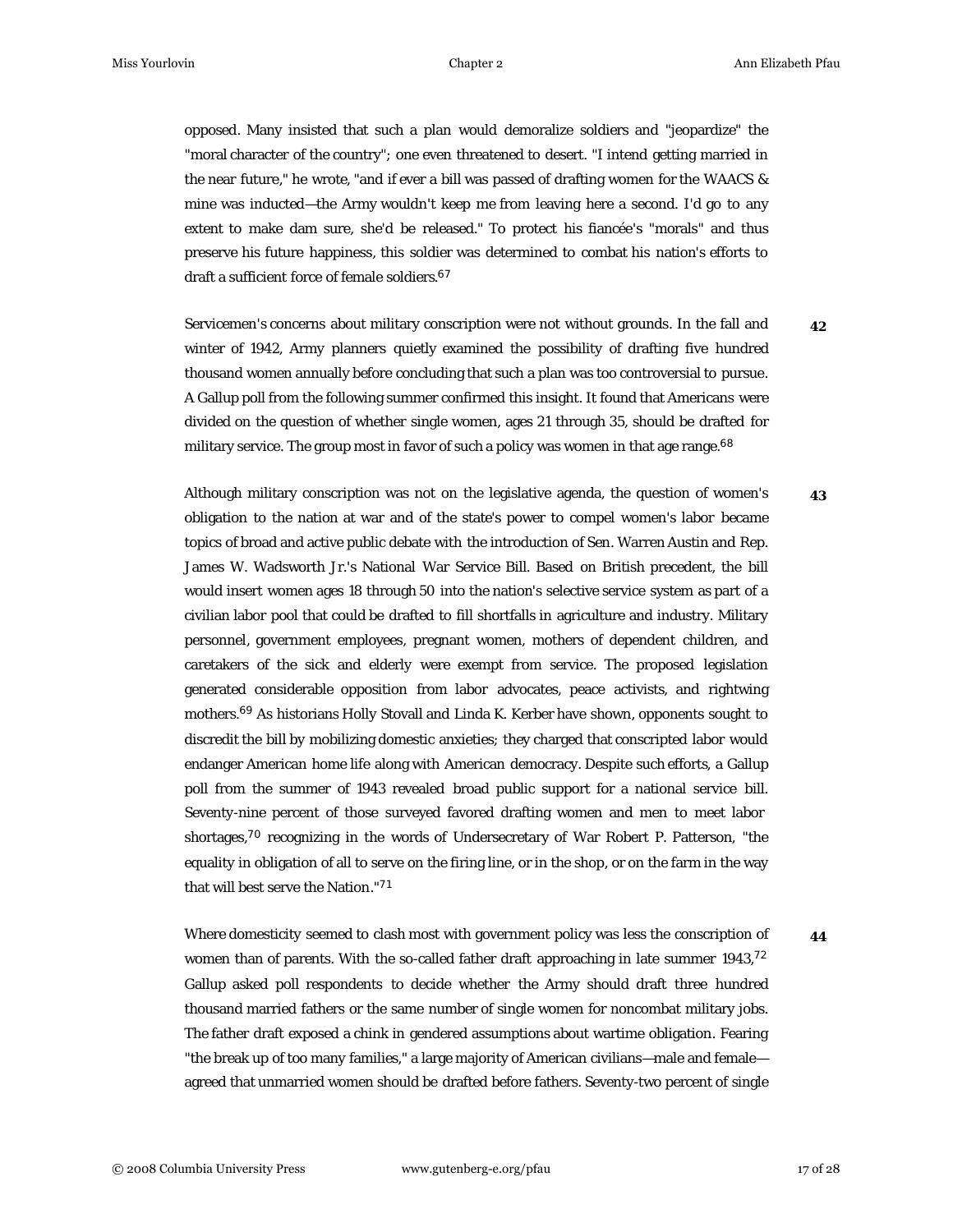women surveyed in late summer 1943 were among the hypothetical policy's supporters. This finding is important, because Young & Rubicam's interviews revealed that although only a small portion of potential Wacs wished to volunteer, many more were willing to serve if drafted. The pollsters found, furthermore, that a civilian labor draft would make military service more attractive. Forty-eight percent of the women surveyed indicated that they would prefer enlistment in one of the women's services to conscripted employment in industry. Better jobs and the opportunity to travel, particularly to overseas theaters of operations, were among the prime inducements.<sup>73</sup>

Perhaps women's willingness to serve was what made soldiers so anxious, for they believed that wartime obligation differed according to sex.<sup>74</sup>Men were obliged to fight for the state, women to wait faithfully for their servicemen. Women's contributions to the war on farms, in factories, or in government offices, though valuable and admirable, were secondary to romantic and domestic commitments. If and when conflict arose, familial obligation trumped civic duty. Willing to leave their homes to serve the state, servicemen resented what they perceived as the Army's effort to interfere in their domestic affairs by recruiting, or worse drafting, women. Many donned the traditional mantle of male defender, claiming to protect wives, sweethearts, and sisters from regimentation, immoral associates, and predatory GI "wolves."

Yet, behind the mask of chivalry, self-interest was apparent. The fear driving much of the slander and most prohibitions against military service was that loved and idealized women would prove no better than Wacs were rumored to be. One GI explained his opposition to the corps in this manner, "[I]f I had a wife that joined the W.A.A.C.'s I would divorce her, because probably she would be going out with some other soldier, and the normal girl will do those things and it would only end up in a broken home after the war . . ." He predicted that a woman who served would become "an intirely different person than when you left her much to your dissapointment." The problem was not that Wacs were abnormal but rather that the average woman placed in similar circumstances would behave in the same manner. Away from parental restraints and thrown into bad company, even a "nice girl" might be "ruined," dashing soldiers' hopes for happy postwar homes. Indeed, wives and sweethearts might discover that they enjoyed their independence and later rebel against the domesticity soldiers so desired. Wacs, another soldier asserted, "would never be satisfied to return to keeping house or raising families."<sup>75</sup>

Most servicemen assumed that the Army changed whomever it touched, usually for the worse. Young soldiers, one of the groups most hostile to the WAC, were particularly disturbed by changes they noticed in themselves. Surveyed in the fall of 1945, the majority of white enlisted men under the age of 25 reported a significant decline in personal habits and morals as a result of their Army experiences.<sup>76</sup> This perception helps account for soldiers' belief that

**46**

**45**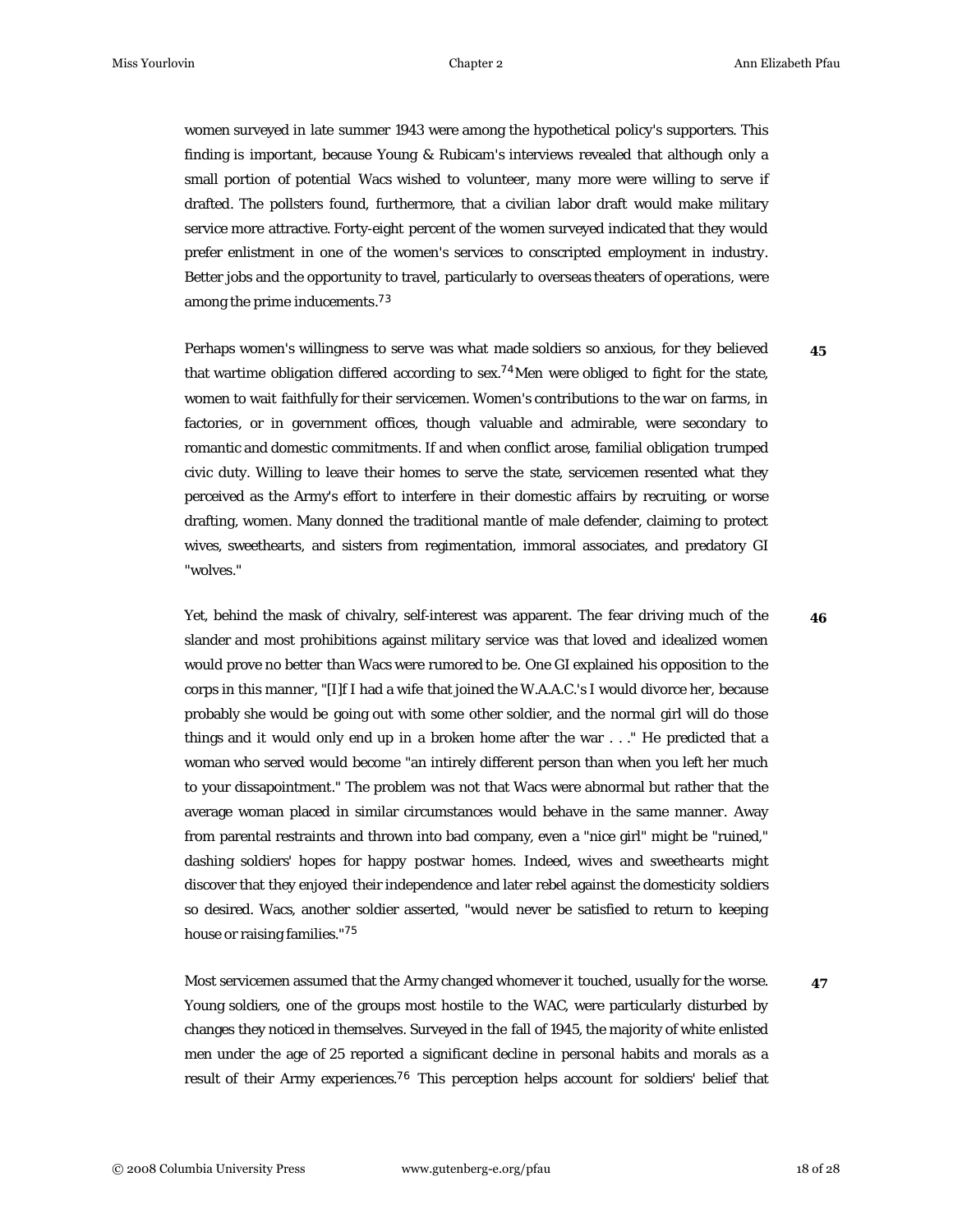**48**

military service would damage women's character. It also helps explain their yearning for "the sweetness and decency that only the home can provide." Because the Army changed them, soldiers sought stability at home. They expected women to preserve the prewar status quo and attributed to them the power to restore men's moral compasses. Asserting that the nation needed women to "stay home," one solider explained that women's wartime responsibility was to "help get the democracy . . . ready for the soldiers that come back, & be able to help straighten their men out of their regimental complexes & back into the free thinking civilian he was before he gambled his life for his country."<sup>77</sup>

Military conscription forced men to leave their homes and to defer their plans for the future. Although most consented to this sacrifice, they resented the Army for disrupting, and in many cases endangering, their lives. Anticipating an economic depression once the war boom ended, soldiers worried about their chances of earning an adequate income and settling into a satisfying family life.<sup>78</sup> They wondered whether they would have the opportunity and ability to become husbands, fathers, breadwinners, and homeowners. Because servicemen believed the material and social bases of mid-century manhood were at stake, they clung more tightly to the women they loved and remembered. Their fears of inadequacy aroused not only yearning for wives and sweethearts but also hostility toward military women. Wacs represented the possibility of female independence at a time when men were particularly dependent on women's affection. Away from home and in service to the nation, these women were freed from family obligations and, the servicemen feared, wedding vows.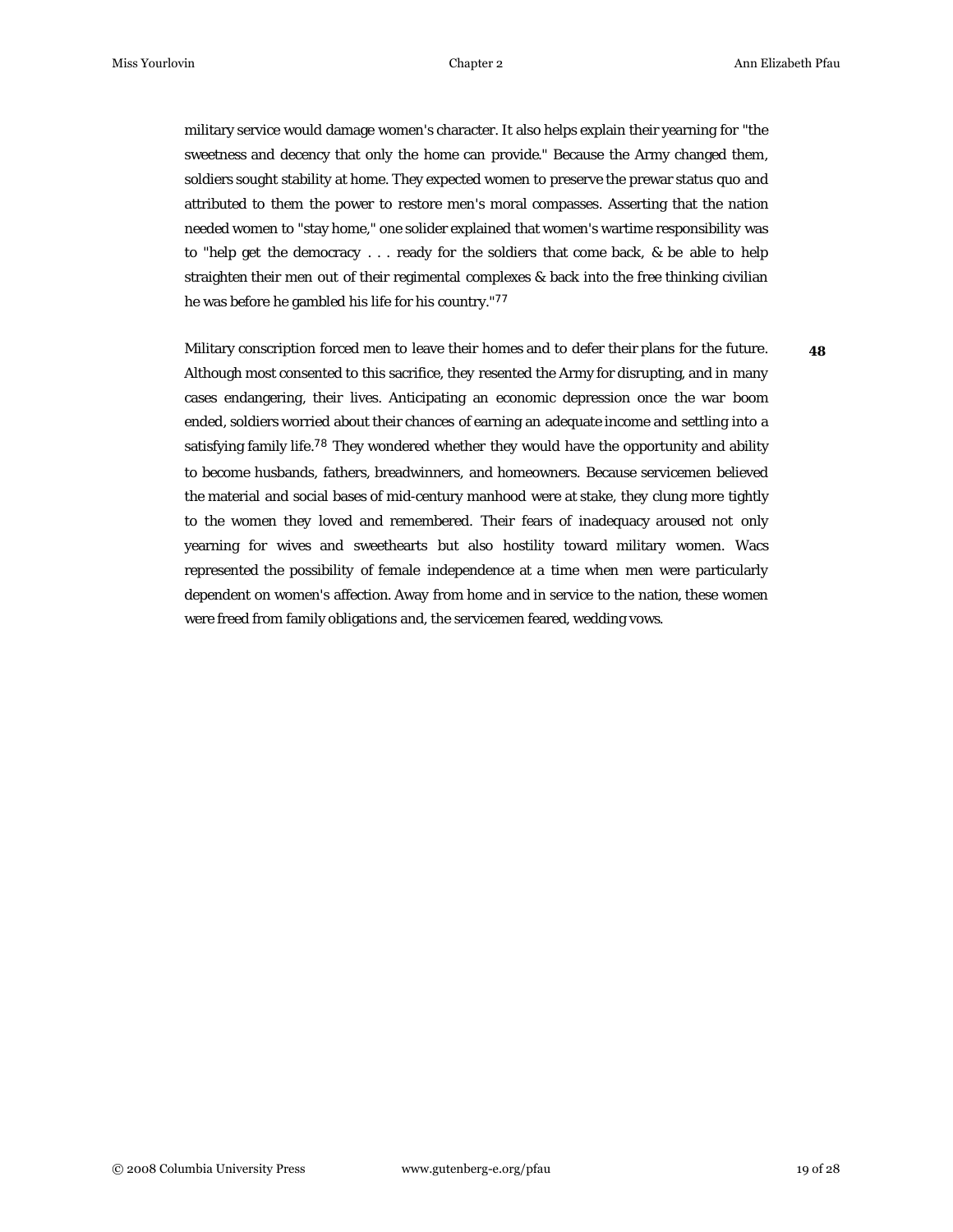## **Notes**

**Note 1:** Founded as the Women's Army Auxiliary Corps (WAAC) in May 1942, this organization's official name changed to Women's Army Corps (WAC) on 1 September 1943 when the corps and its members gained full Army status. I use Waac and Wac to refer to corps members.

**Note 2:** Jo Ellen Adams, "1st Lady Defends WAACs' Morals," [*New York*?] *Daily News* (9 June 1943), File: 330.14: O'Donnell Column & Rumors (9 June 1943), Box 92, Director of the Women's Army Corps Security-Classified General Correspondence, Entry 54, War Department General and Special Staffs, RG 165, National Archives, College Park, Md. (NACP).

**Note 3:** L. R. Forney to George Strong, Re: Origin of Rumors Concerning the WAC (30 July 1943), File: MID 322.12 W.A.A.C. 7–17–43 thru 7–31–43 (6–11–43), Box 579, Army Intelligence Decimal Files, Entry 47B, Army Staff, RG 319, NACP. See also Mattie E. Treadwell, *The Women's Army Corps* (Washington, D.C.: Department of the Army, 1954), 214–6.

**Note 4:** Leisa Meyer, *Creating GI Jane: Sexuality and Power in the Women's Army Corps during World War II* (New York: Columbia University Press, 1996), chapters 1 and 2; Linda K. Kerber, *No Constitutional Right To Be Ladies: Women and the Obligations of Citizenship* (New York: Hill and Wang, 1998), chapter 5; Ruth Roach Pierson, *"They're Still Women After All": The Second World War and Canadian Womanhood* (Toronto, Ont.: McClelland and Steward, 1986), chapters 4 and 5.

**Note 5:** Treadwell, *Women's Army Corps*, 32–3, 780–81. On hostile rumors about Canadian Women's Army Corps and the British Women's Army Auxiliary Corps and later Auxiliary Territorial Service, see Pierson, *"They're Still Women After All,"* chapters 4 and 5; Lucy Noakes, *Women in the British Army: War and the Gentle Sex, 1907–1948* (New York: Routledge, 2006), 75–81, 113–15, 121– 3.

**Note 6:** *Congressional Record*, 77th Cong., 2nd sess., 1942. Vol. 88, pt. 2, 2580–2608 and pt. 3, 4085–93. On the establishment of the WAAC, see Myers, *Creating GI Jane*, chapter 1; Mattie E. Treadwell, *The Women's Army Corps* (Washington, D.C.: Department of the Army, 1954), 13–45.

**Note 7:** Aux. Kathryn Doris Gregory took the stage name of Amber D'Georg and later billed herself as "The Original WAAC Strip-Teaser." Treadwell, *Women's Army Corps*, 169, 765; United Press, "WAAC Dances in Chorus," *New York Times* (5 December 1942); "WAAC AWOL," *Time* 40 (14 December 1942), http://www.time.com/time/magazine/article/0,9171,774104,00.html (accessed 5 April 2007).

**Note 8:** Treadwell, *Women's Army Corps*, 194–5; Meyer, *Creating GI Jane*, 25–8; Ann Allen, "The News Media and the Women's Army Corps: Protagonists for a Cause," *Military Affairs* 50 (April 1986): 77–80; "They Work Too Hard," *Time* 40 (24 August 1942), http://www.time.com/time/ magazine/article/0,9171,849952,00.html (accessed 5 April 2007).

**Note 9:** Treadwell, *Women's Army Corps*, 170–71, 195–6; Marion O. Lichty to Commanding General, 5th Service Command, Re: Investigation of Rumors in Toledo, Ohio (14 April 1943), File: 330.14 O'Donnell Column & Rumors (9 Jun 1943), Box 92, Director of the Women's Army Corps Security-Classified General Correspondence, Entry 54, War Department General and Special Staffs, RG 165, NACP.

**Note 10:** John Lansdale Jr. to Director of Intelligence First Service Command (24 June 1943), File: MID 322.12 W.A..A.C. 6–21–43 thru 6–30–43 (6–11–43); Paul F. Gaughran, Interview with Representative Daniel F. Sullivan (26 July 1943), File: MID 322.12 W.A.A.C. 7–17–43 thru 7–31–43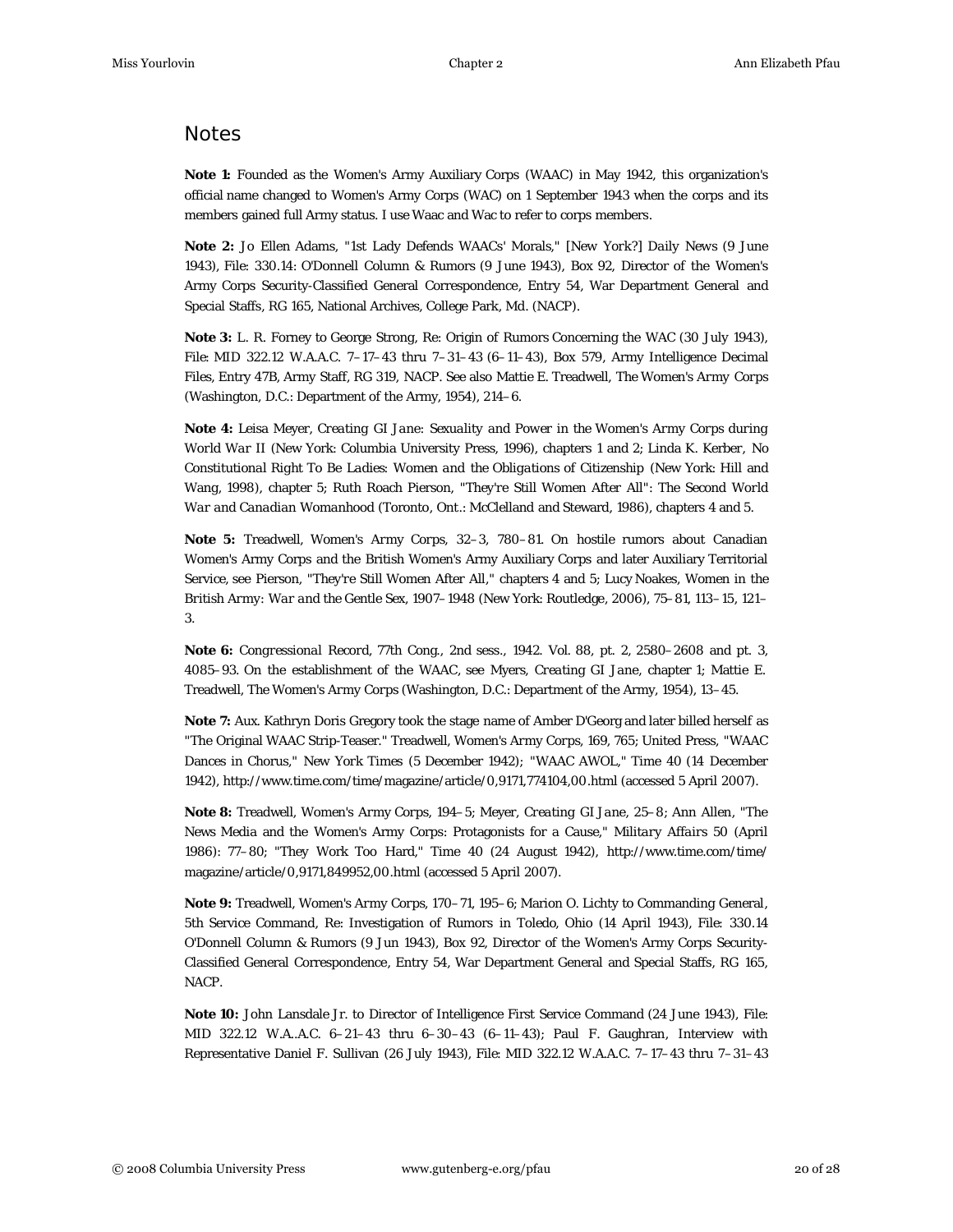(6–11–43); Thomas F. O'Connor to Robert Bushnell (1 May 1943), File: MID 322.12 W.A.A.C. 6–21– 43 thru 6–30–43 (6–11–43); all in Box 579, Army Intelligence Decimal File, Entry 47B, Army Staff, RG 319, NACP.

**Note 11:** Treadwell, *Women's Army Corps*, 201; Oveta Culp Hobby to Office of the Director of Administration, ASF (18 May 1943); J. M. Roamer to A. C. of S. G2 (22 May 1943); L. R. Forney to J. M. Roamer (3 June 1943; all in File: MID 322.12 W.A.A.C. thru 6–10–43, Box 579, Army Intelligence Decimal Files, Entry 47B, Army Staff, RG 319, NACP.

**Note 12:** Treadwell, *Women's Army Corps*, 201–4; Meyer, *Creating G. I. Jane*, 33, 47–8; Obituary for John Parsons O'Donnell, *New York Times* (18 December 1961); John O'Donnell, "Capitol Stuff," [*New York Daily News* (8 June 1943)], File: 330.14: O'Donnell Column & Rumors (9 Jun. '43); Office of Internal Security and Intelligence (Fort Washington, Md.) "Summary of Information" (23 July 1943), File: 330.14; both in Box 92, Director of the Women's Army Corps Security-Classified General Correspondence, Entry 54, War Department General and Special Staffs, RG 165, NACP.

**Note 13:** For more on Iva Toguri and the legend of *Tokyo Rose*, see chapter 5.

**Note 14:** Associated Press, "Stimson Assails Rumors Hitting WAAC Morals," *Cleveland News* (10 June 1943) and Jo Ellen Adams, "1st Lady Defends WAACs' Morals," [*New York*?] *Daily News* (9 June 1943), File: O'Donnell Column & Rumors (9 Jun, '43), Box 92, Director of the Women's Army Corps Security-Classified General Correspondence, Entry 54, War Department General and Special Staffs, RG 165; William S. Jacobs Jr., Re: General Somervell's Testimony before the Ramspeck House Service Investigating Committee . . . (18 June 1943) and enclosure, File: MID 322.12 W.A.A.C. 6–20– 43(6–11–43), Box 579, Army Intelligence Decimal Files, Entry 47B, Army Staff, RG 319; all in NACP. See also Treadwell, *Women's Army Corps*, 204–5; Meyer, *Creating GI Jane*, 58–9.

**Note 15:** C. C. Pierce Jr. to Officer in Charge, Re: Interview with Brigadier General Don C. Faith (23 June 1943) and enclosure, File: MID 322.12 W.A.A.C. 6–21–43 thru 6–30–43 (6/11/43), Box 579, Army Intelligence Decimal Files, Entry 47B, Army Staff, RG 319, NACP; Treadwell, *Women's Army Corps*, 118–21, 200–1, 219–21, 224–9; Meyer, *Creating GI Jane*, 38–40, 44–8.

**Note 16:** James A. Kelly, Report of Case II-bl7803m (2 August 1943); George V. Strong to Oveta Culp Hobby, Re: Origin of Rumors Concerning the WAACs (21 August 1943); both in File: MID 322.12 W.A.A.C. 7–17–43 thru 7–31–43 (6–11–43), Box 579, Army Intelligence Decimal Files, Entry 47B, Army Staff, RG 319, NACP. Treadwell, *Women's Army Corps*, 214–6.

**Note 17:** John Lansdale Jr. to Director of Military Intelligence, Eighth Service Command (25 June 1943) and enclosure; Ferdinand I. Moore Jr., Report of Investigation VIII-12481m (3 July 1943); both in File: MID 322.12 W.A.A.C. 6–21–43 thru 6–30–43 (6–11–43), Box 579, Army Intelligence Decimal Files, Entry 47B, Army Staff, RG 319, NACP.

**Note 18:** Treadwell, *Women's Army Corps*, 208–11. Lawrence A. Kerns to Military Intelligence Service, Re: Origin of Rumors Concerning the Women's Army Auxiliary Corps (19 July 1943) File: MID 322.12 W.A.A.C. 7–17–43 thru 7–31–43 (6–11–43), Box 579, Army Intelligence Decimal Files, Entry 47B, Army Staff, RG 319, NACP.

**Note 19:** W. K. Dunn to Military Intelligence Service, Re: Origin of Rumors Concerning the Women's Army Auxiliary Corps (5 August 1943), File: MID 322.12 W.A.A.C. 7–17–43 thru 7–31–43 (6–11–43); Jackson A. Jordan to Officer in Charge, Re: Origin of Rumors Concerning the Women's Army Corps (26 July 1943), File: MID 322.12 W.A.A.C. 7–1-43 thru 7–16–43 (6–11–43); Charles D. Frierson, "Summary of Investigation: Origin of Rumors Concerning Women's Army Auxiliary Corps" [July 1943], File: MID 322.12 W.A.A.C. 7–1-43 thru 7–16–43 (6–11–43); Lawrence A. Kerns to Military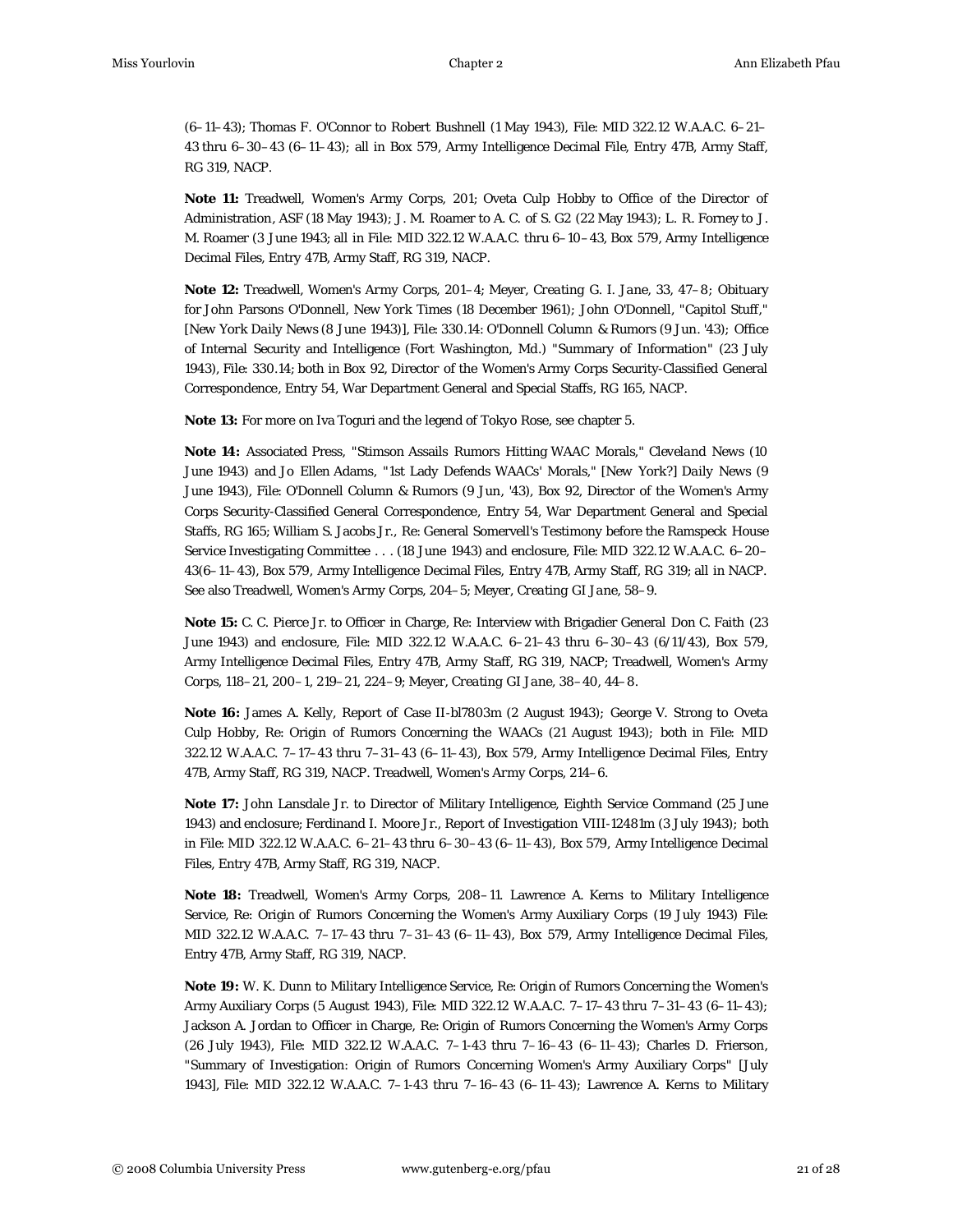Intelligence Service, Re: Women's Army Auxiliary Corps (3 July 1943), File: MID 322.12 W.A.A.C. 7– 1-43 thru 7–16–43 (6–11–43); all in Box 579, Army Intelligence Decimal Files, Entry 47B, Army Staff, RG 319, NACP.

**Note 20:** Charles D. Frierson, "Summary of Investigation: Origin of Rumors Concerning Women's Army Auxiliary Corps" [July 1943], File: MID 322.12 W.A.A.C. 7–1-43 thru 7–16–43 (6–11–43), Box 579, Army Intelligence Decimal Files, Entry 47B, Army Staff, RG 319, NACP.

**Note 21:** Public Health Service rates were calculated by different methods, but as Mattie Treadwell points out, the rate of sexually transmitted diseases among civilian women was generally 87 to 90 percent that suffered by men, whereas the rate of disease among servicewomen was consistently and significantly lower. Treadwell, *Women's Army Corps*, 193, 372, 398, 447, 469, 618–20.

**Note 22:** Rates for 1943 and 1944 remained low at 8.3 and 10 per thousand, respectively. Meyer, *Creating GI Jane*, 229n.

**Note 23:** John A. Rogers to Col. Catron, Re: Venereal Disease in WAAC Personnel (22 May 1943), enclosure in C. C. Pierce Jr. to Officer in Charge, Re: Interview with Brigadier General Don C. Faith (23 June 1943) and enclosure, File: MID 322.12 W.A.A.C. 6–21–43 thru 6–30–43 (6/11/43), Box 579, Army Intelligence Decimal Files, Entry 47B, Army Staff, RG 319, NACP.

**Note 24:** Meyer, *Creating GI Jane*, 62–70, 104–7, 131; Treadwell, *Women's Army Corps*, 498–500; C. C. Pierce Jr. to Officer in Charge, Re: Interview with Brigadier General Don C. Faith (23 June 1943), File: MID 322.12 W.A.A.C. 6–21–43 thru 6–30–43 (6/11/43), Box 579, Army Intelligence Decimal Files, Entry 47B, Army Staff, RG 319, NACP.

**Note 25:** The May Act prohibited prostitution "within such reasonable distance of military and/or naval establishments as the Secretaries of War and/or Navy determine[d] to be needful." On the May Act and "victory girls," see Medical Department, United States Army, *Preventive Medicine in World War II: Communicable Diseases*, vol. 5 (Washington, D.C.: Office of the Surgeon General, Department of the Army, 1960), 142–3, 169; Allan M. Brandt, *No Magic Bullet: A Social History of Venereal Disease in the United States Since 1880* (expanded ed.; New York: Oxford University Press, 1987), 166–7; Marilyn E. Hegarty, "Patriot or Prostitute?: Sexual Discourses, Print Media, and American Women during World War II," *Journal of Women's History* 10 (Summer 1998): 115–21. See also Meyer, *Creating GI Jane*, 33–7, 101–4, 130–32.

**Note 26:** A common phrase in soldiers' letters and survey responses.

**Note 27:** "Duty in England for Negro Waacs," *New York Times* (16 August 1942); Brenda L. Moore, *To Serve My Country, To Serve My Race: The Story of the Only African American Wacs Stationed Overseas during World War II* (New York: New York University Press, 1996), 80–1; Meyer, *Creating GI Jane*, 48; Treadwell, *Women's Army Corps*, 597–9.

**Note 28:** For more on fraternization, see chapter 3.

**Note 29:** Treadwell, *Women's Army Corps*, 405; Meyer, *Creating GI Jane*, 48–9; James MacDonald, "Sending of Women to Germany Urged," *New York Times* (5 December 1944); "Wacs to be Sent to Reich to Keep GI Minds GI," *Stars and Stripes*, London ed. (6 December 1944); "Mission Refused," *Newsweek* 24 (18 December 1944): 54, 56; Paul Morency to Edward M. Kirby (19 January 1945) and enclosure, File: 330.14, Box 91, Director of the Women's Army Corps Security-Classified General Correspondence, Entry 54, War Department General and Special Staffs, RG 165, NACP.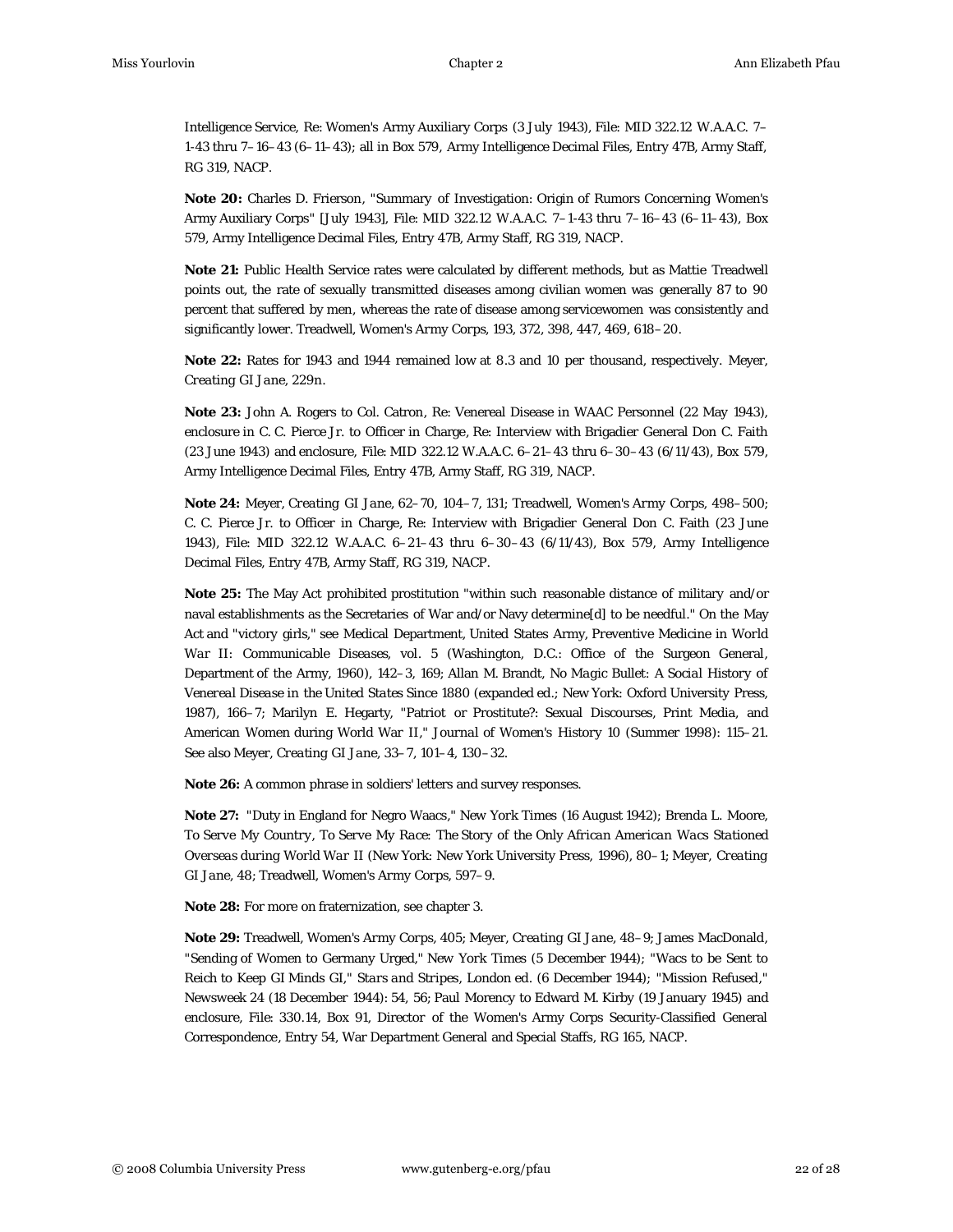**Note 30:** Charles F. Kiley, "557 GI Janes Here for Duty with Air Force"; "Tickets to WAAC Party Aboard Ship Were Legal Tender"; Philip Bucknell, "Lipstick Drill Comes to the ETO"; "Know Anyone in This List?"; "WAAC Meets Old Boy Friend"; all in *Stars and Stripes*, London ed. (20 July 1943).

**Note 31:** The London edition of *Stars and Stripes* carried almost daily coverage of the competition from 7 October through 14 November 1944.

**Note 32:** Treadwell, *Women's Army Corps*, 402–3, 468–9; Meyer, *Creating GI Jane*, 128, zx133–5. Henry C. White, Re: General Situation at Fort Knox, Kentucky (20 July 1943), File: MID 322.12 W.A.A.C. 7–1-43 thru 7–16–43 (6–11–43), Box 579, Army Intelligence Decimal Files, Entry 47B, Army Staff, RG 319; Bernard L. Green, "Report on Survey of Welfare and Morale Conditions in Elements of the Women's Army Corps in the European Theater of Operations" (28 May 1945), File: 68, Box 6, Inspector General Inspection Reports, European Theater of Operations, U.S. Army, RG 498; both at NACP.

**Note 33:** Base Censorship Detachment No. 6, "Morale Report for Period Ended 15 August 1944" (15 August 1944), File: Morale Reports, Base Censorship Detachment #6, Box: Morale Reports #1 thru #2, G-2 Headquarters Records, Mediterranean Theater of Operations, U.S. Army, RG 492; "Censorship Survey & Morale Report, B.C.O. 7 (1–15 March 1945)," File: Base Censor Office #7, Base Censor Office Correspondence, Military Intelligence Service, G-2, European Theater of Operations, U.S. Army, RG 498; "Questions and Comments by ETOUSA Returnees During Sound-Off Sessions at the AG and SF Redistribution Stations, 5 March to 31 March 1945," File: 330.11, 1 Nov. 44–31 Dec. 44, Box 507, G1 Decimal File, Entry 43, War Department General and Special Staffs, RG 165; all in NACP.

**Note 34:** George V. Strong to Oveta Culp Hobby, Re: Origin of Rumors Concerning the WAACs (21 August 1943), File: MID 322.12 W.A.A.C. 7–17–43 thru 7–31–43 (6–11–43), Box 579, Army Intelligence Decimal Files, Entry 47B, Army Staff, RG 319, NACP.

**Note 35:** Meyer, *Creating GI Jane*, 3–4, 25–6, 34–5. Base Censor Office 4, "Morale Report 1–15 August 1943" (15 August 1943); Comment Sheet BCD 3–708 (28 September 1943), File: Rumors-Morale, Box 192, Historical and Background Materials Relating to the Legislation and Administration of the WAAC and Its Successor, The Women's Army Corps 1942–1949, Entry 55, War Department General and Special Staffs, RG 165, NACP.

**Note 36:** Charles D. Frierson, "Summary of Investigation: Origin of Rumors Concerning Women's Army Auxiliary Corps" [July 1943]; Jackson A. Jordan to Officer in Charge, Re: Origin of Rumors Concerning the Women's Army Corps (26 July 1943); both in File: MID 322.12 W.A.A.C. 7–1-43 thru 7–16–43 (6–11–43), Box 579, Army Intelligence Decimal Files, Entry 47B, Army Staff, RG 319, NACP.

**Note 37:** Shirley L. Berton report on Norwood (ca. 18 June 1943), File: 330.14 O'Donnell & Rumors (9 Jun. '43); Barbara L. Fenton to Dorothy McCandlish, Re: Unfavorable Publicity for the Women's Army Corps (30 October 1943), File: 330.14; both in Box 92, Director of the Women's Army Corps Security—Classified General Correspondence, Entry 54, War Department General and Special Staffs, RG 165, NACP.

**Note 38:** Carol Hossner Bessey recalled a similar—though less discouraging—encounter with a soldier on her way to enlist in Salt Lake City, Utah. *Battle of the WAC* (Ashton, Idaho: privately published, 1999), 3–5. Edward J. Permar to Director, WAAC, Third Service Command, Re: Rumors (3 July 1943), File: Rumors-Morale, Box 192, Historical and Background Materials Relating to the Legislation and Administration of the WAAC and Its Successor, The Women's Army Corps 1942– 1949, Entry 55, War Department General and Special Staffs, RG 165, NACP.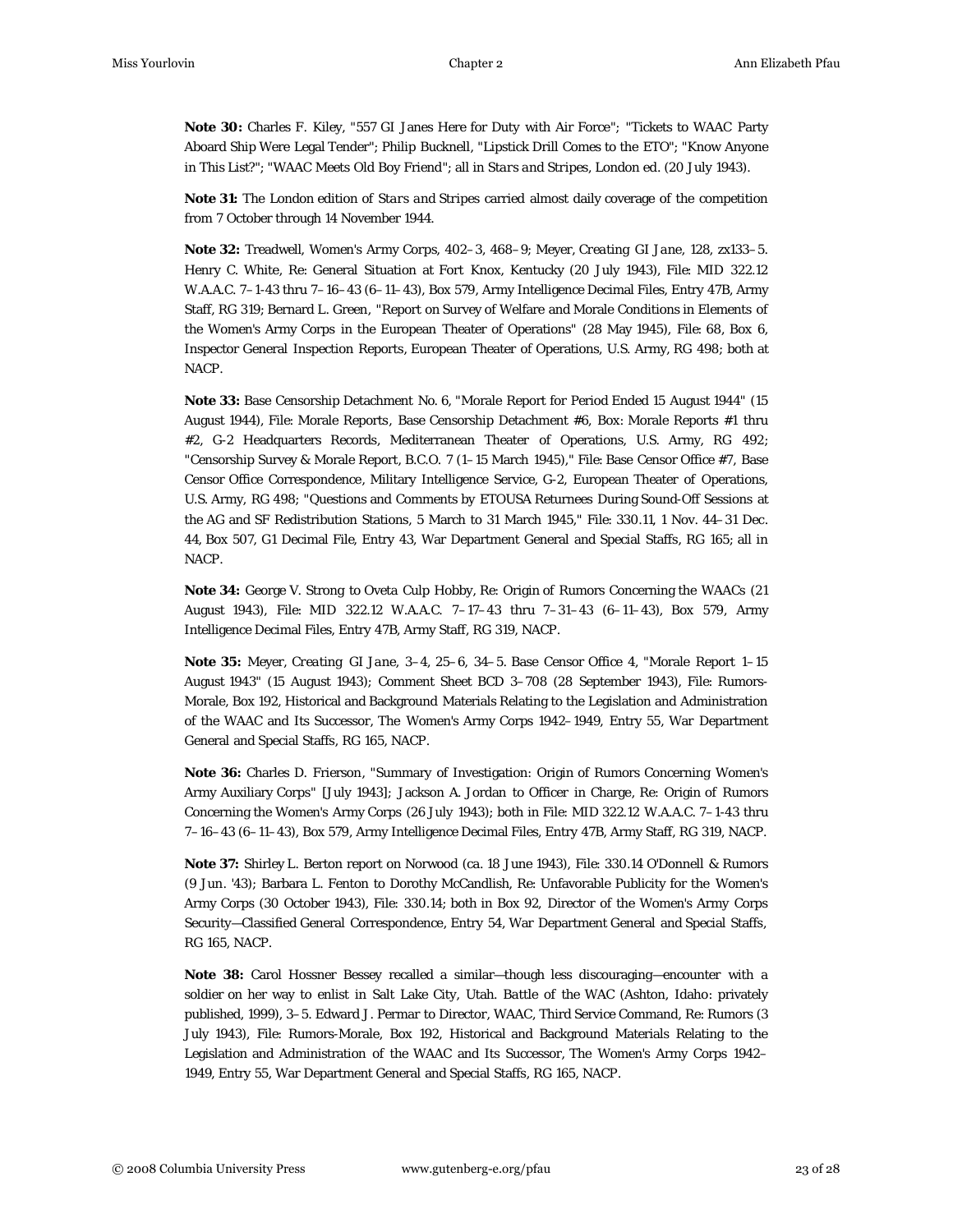**Note 39:** Mary L. House to Commanding Officer, Headquarters Utah Recruiting and Induction District, Re: Report on Adverse Propaganda Encountered by Recruiters in the Field (20 August 1943), File: (330.14) O'Donnell Column & Rumors (9 June 1943), Box 92, Director of the Women's Army Corps Security-Classified General Correspondence, Entry 54, War Department General and Special Staffs, RG 165, NACP.

**Note 40:** During World War II, enlistment never again reached the heights of February 1943. It averaged about three thousand women per month until the end of the war. Higher entrance requirements were partially responsible for the lower enlistment figures. Treadwell, *Women's Army Corps*, 172–4, 231, 235–46, 765–6.

**Note 41:** Young & Rubicam, "A National Study of Public Opinion Toward the Women's Army Corps" (Spring 1944), Box 204, Historical and Background Materials Relating to the Legislation and Administration of the WAAC and Its Successor, The Women's Army Corps 1942–1949, Entry 55, War Department General and Special Staffs, RG 165, NACP. See also Treadwell, *Women's Army Corps*,  $246 - 7.$ 

**Note 42:** Compared to male soldiers, Waacs were relatively well educated; most had completed high school, and many had attended college. The vast majority had been employed as clerical workers before they entered the military. On WAAC demographics, see Meyer, *Creating GI Jane*, 73–5; D'Ann Campbell, *Women at War with America: Private Lives in a Patriotic Era* (Cambridge, Mass.: Harvard University Press, 1984), 22–7; D'Ann Campbell, "Servicewomen of World War II," *Armed Forces & Society* 16 (Winter 1990): 252–4.

**Note 43:** Beth Bailey, *Sex in the Heartland* (Cambridge, Mass.: Harvard University Press, 1999), 77– 8; Josephine G. Kison to Oveta Culp Hobby (12 June 1943), File: 330.14 O'Donnell & Rumors (9 Jun. '43), Box 92, Director of the Women's Army Corps Security-Classified General Correspondence, Entry 54, War Department General and Special Staffs, RG 165, NACP.

**Note 44:** Treadwell, *Women's Army Corps*, 211–4; Alexander Bell to Bertha Moss (20 June 1943, 26 May 1944), Alexander and Bertha (Moss) Bell Correspondence, Special Collections and University Archives, Rutgers University Libraries.

**Note 45:** One of the most popular sets of pornographic images circulating among soldiers on New Guinea was a series of eight photographs showing a white woman in a WAC uniform performing a striptease. Agent 2289 to Officer in Charge, Re: Obscene Photos of a WAC (4 December 1944), File: CIC Correspondence -1944, Box T-1425; Information Slips 44–1157, 44–1264, and 44–1305 (21 October and 1 November 1944), File: Information Slips APO 929, 1001–1099, Box T-1422; all in G-2 Theater Censor, Southwest Pacific Area and U.S. Army Forces, Pacific, RG 496 (USAFFE), NACP.

**Note 46:** Pacific theater intelligence files housed at the National Archives in College Park, Maryland, are particularly fruitful sources of censored letters. Boxes T-1409-T-1415, T-1418-T-1420, G-2 Theater Censor, Southwest Pacific Area and U.S. Army Forces, Pacific, RG 496 (USAFFE), NACP

**Note 47:** Comment Sheets TC-2181 (25 November 1944) and TC-2060 (9 August 1944), File: Comment Sheets, 1944, R-Z, Box T-1420; Comment Sheet 920–45–223, File: 742, Box T-1411; both in G-2 Theater Censor, Southwest Pacific Area and U.S. Army Forces, Pacific, RG 496 (USAFFE), NACP.

**Note 48:** Mrs. C. V. L to Col. Oveta Culp Hobby (10 October 1943); Emily C. Davis to Director, Women's Army Corps, Re: Conduct of Wacs at Fort Benning Georgia (n.d.); Col. Oveta Culp Hobby to Mrs. C. V. L. (2 November 1943), all in File: 330.14, Box 92, Director of the Women's Army Corps Security-Classified General Correspondence, Entry 54, War Department General and Special Staffs, RG 165, NACP.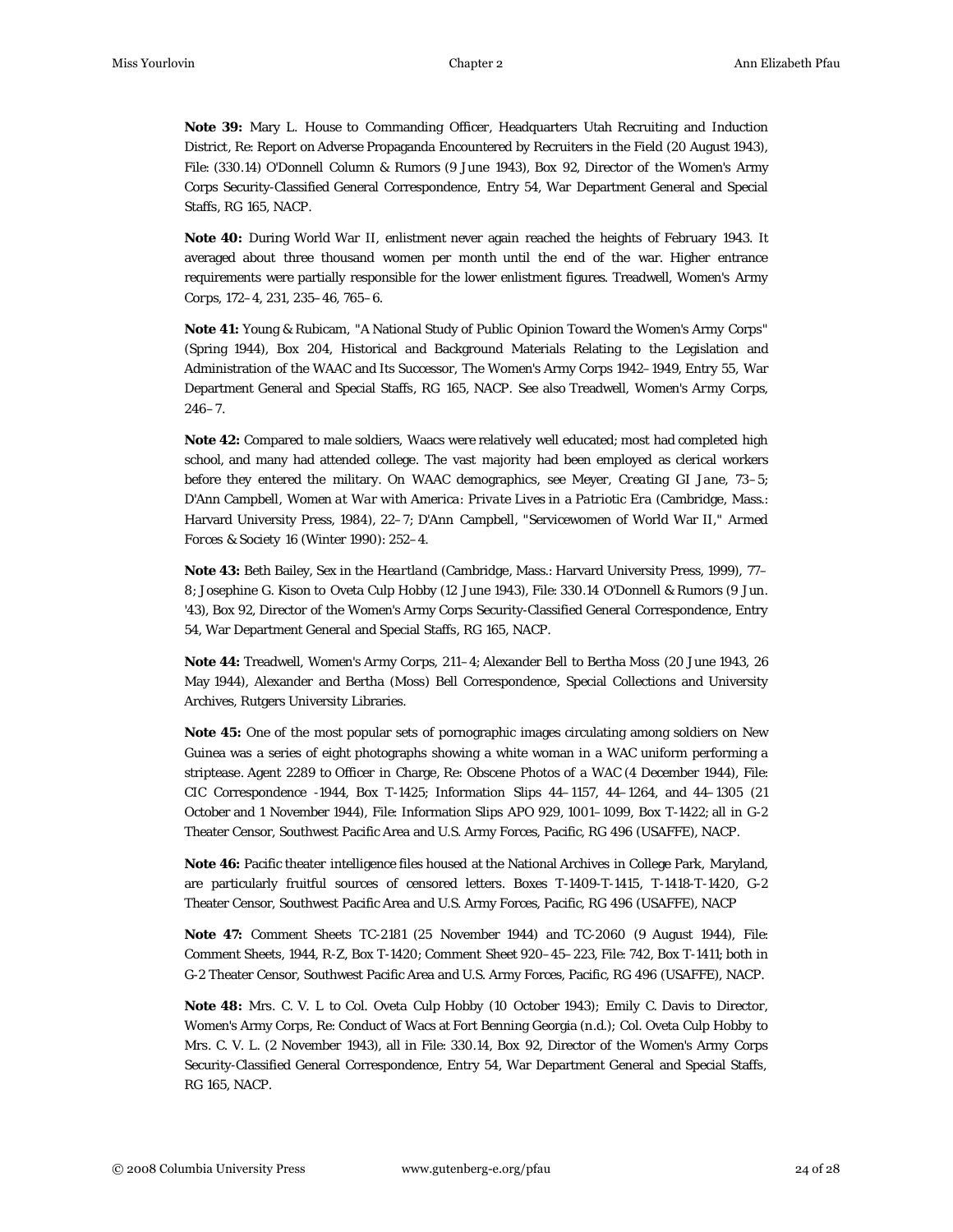**Note 49:** Base Censorship Detachment No. 6, *Morale Report for Period Ended 31 August 1944* (1 September 1944), File: Morale Reports, Base Censorship Detachment #6, Box: Morale Reports 1 thru #2, G-2 Headquarters Records, Mediterranean Theater of Operations, U.S. Army, RG 492, NACP; Treadwell, *Women's Army Corps*, 212–3.

**Note 50:** Anne Bosanko Green, *One Woman's War: Letters Home from the Women's Army Corps, 1944–1946* (St. Paul: Minnesota Historical Society Press, 1989), 23.

**Note 51:** Young & Rubicam, "A National Study of Public Opinion Toward the Women's Army Corps" (Spring 1944), Box 204, Historical and Background Materials Relating to the Legislation and Administration of the WAAC and Its Successor, The Women's Army Corps 1942–1949, Entry 55, War Department General and Special Staffs, RG 165, NACP.

**Note 52:** Research Branch, Morale Services Division, Army Service Forces, "What the Soldier Thinks of the WAC" (10 December 1943), Box 8, Director of the Women's Army Corps Security-Classified General Correspondence, Entry 54, War Department General and Special Staffs, RG 165, NACP.

**Note 53:** One of 1,381 written responses to question 39, Survey 90, Reel 20, Box 2, War Department Special Staff, Information and Education Division, Formerly Security-Classified Microfilm Copy of Records Relating to the Morale of Personnel 1942–1945, Entry 477a, War Department General and Special Staffs, RG 165, NACP.

**Note 54:** "Analysis of the Argument that the WAC's are Bad for a Girl's Character," File: S-90: Attitudes Toward Women in the Service, Box 11, Assistant Secretary of Defense (Manpower, Personnel, & Reserve), Research Division, Reports and Analyses of Attitude Research Surveys, Entry 92, Office of the Secretary of Defense, RG 330, NACP.

**Note 55:** Associated Press, "Full Draft of 300,000 Men Now Indicated for January," *New York Times* (29 November 1943).

**Note 56:** Meyer, *Creating GI Jane*, 39–40; Henry C. White, Re: General Situation at Fort Knox, Kentucky (20 July 1943), File: MID 322.12 W.A.A.C. 7–1-43 thru 7–16–43 (6–11–43), Box 579, Army Intelligence Decimal Files, Entry 47B, Army Staff, RG 319, NACP. See also Campbell, *Women At War With America*, 40; Jeanne Holm, *Women in the Military: An Unfinished Revolution*, rev. ed. (Novato, Calif.: Presidio, 1992), 50–51; Pierson, *"They're Still Women After All,"* 174.

**Note 57:** Research Branch, Morale Services Division, Army Service Forces, *What the Soldier Thinks of the WAC* (10 December 1943), Box 8, Director of the Women's Army Corps Security-Classified General Correspondence, Entry 54, War Department General and Special Staffs, RG 165, NACP.

**Note 58:** On the relationship between class status and satisfaction with Army jobs, see Samuel Stouffer et al., *The American Soldier*, vol. 1, *Adjustment during Army Life* (Princeton, N.J.: Princeton University Press, 1949), 153–4, 250–58, 321–8.

**Note 59:** On slander by African American servicemen, see Charity Adams Earley, *One Woman's Army: A Black Officer Remembers the WAC* (College Station: Texas A&M Press, 1989), 186–7; Moore, *To Serve My Country, To Serve My Race*, 134–7, 146–7.

**Note 60:** Frederick H. Osborn to Miller G. White, Re: Research on Soldiers' Opinions about the WAC (n.d.) and "Analysis of the Argument that the WAC's are Bad for a Girl's Character," File: S-90: Attitudes Toward Women in the Service, Box 11, Assistant Secretary of Defense (Manpower, Personnel, & Reserve), Research Division, Reports and Analyses of Attitude Research Surveys, Entry 92, Office of the Secretary of Defense, RG 330; Research Branch, Morale Services Division, Army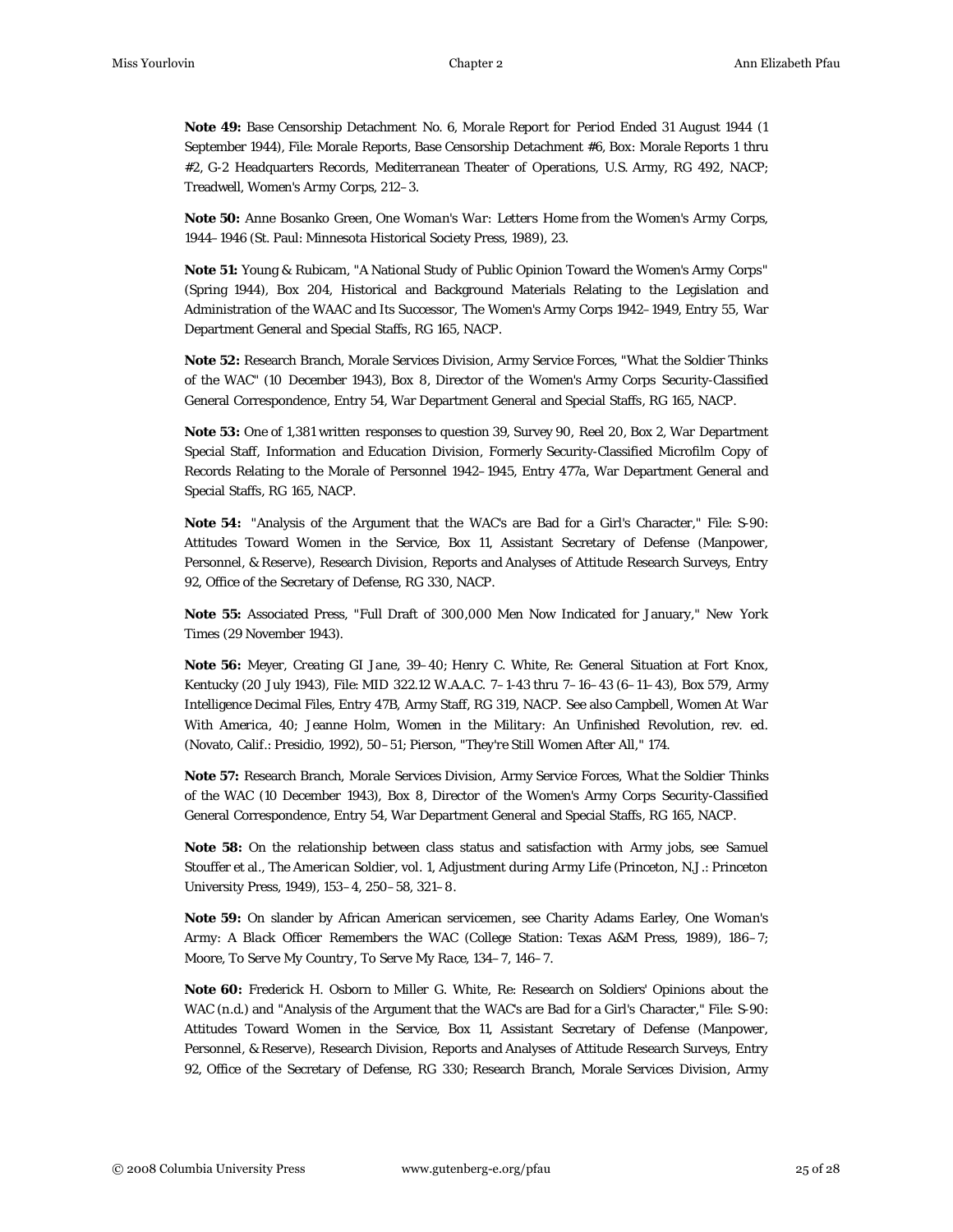Service Forces, "What the Soldier Thinks of the WAC" (10 December 1943), Box 8, Director of the Women's Army Corps Security-Classified General Correspondence, Entry 54, War Department General and Special Staffs, RG 165; both in NACP.

**Note 61:** Irving L. Janis, "Psychodynamic Adjustment to Army Life," *Psychiatry* 8 (May 1945): 159– 76. See also Henry Elkin, "Aggressive and Erotic Tendencies in Army Life," *The American Journal of Sociology* 51 (March 1946): 408–13; Howard Brotz and Everett Wilson, "Characteristics of Military Society," *The American Journal of Sociology* 51 (March 1946): 371–5; S. Kirson Weinberg, "Problems of Adjustment in Army Units," *The American Journal of Sociology* 50 (January 1945): 271–8; William C. Menninger, *Psychiatry in a Troubled World: Yesterday's War and Today's Challenge* (New York: Macmillan, 1948), 58–68; Lee Kennett, *G.I.: The American Soldier in World War II* (New York: Charles Scribner's Sons, 1987), chapters 2 and 3.

**Note 62:** William Menninger described this process as oedipal in nature. *Psychiatry in a Troubled World*, 46.

**Note 63:** Bracketed words show where Irving Janis used the words "urinate" and "erection" but commented, "Obviously a less formal term occurs in actual conversation."

**Note 64:** Psychoanalyst Marie Bonaparte recorded similar rumors among European soldiers. French soldiers complained of "doctored wine" and German troops of iodine in their meat and coffee rations. South African cooks were accused of putting "bluestone" (or copper sulfate) in Army food. British soldiers believed their bread ration was tainted, and even British servicewomen complained that sedatives were added to their tea. Marie Bonaparte, *Myths of War*, trans. John Rodker (London: Imago, 1947), 52–5.

**Note 65:** Janis, "Psychodynamic Adjustment to Army Life," 159, 168–70.

**Note 66:** Survey 90, written responses to question 39, Reel 20, Box 2, War Department Special Staff, Information and Education Division, Formerly Security-Classified Microfilm Copy of Records Relating to the Morale of Personnel 1942–1945, Entry 477a, War Department General and Special Staffs, RG 165, NACP.

**Note 67:** Ibid. and Survey 90, File: S-90: Attitudes Toward Women in the Service, Box 11, Assistant Secretary of Defense (Manpower, Personnel, & Reserve), Research Division, Reports and Analyses of Attitude Research Surveys, Entry 92, Office of the Secretary of Defense, RG 330, NACP.

**Note 68:** Fifty-eight percent of women, ages 21 to 35 favored such a draft. Treadwell, *Women's Army Corps*, 95–6, 122–3, 153–4; George Gallup, "Draft of Own Sex Backed by Women," *New York Times* (18 August 1943); George H. Gallup, *The Gallup Poll: Public Opinion 1935–1971*, vol. 1 (New York: Random House, 1972), 401.

**Note 69:** On the mothers' movement against military conscription, see Glen Jeansonne, *Women of the Far Right: The Mothers' Movement and World War II* (Chicago: University of Chicago Press, 1996).

**Note 70:** Kerber, *No Constitutional Right To Be Ladies*, 248–50; Holly Stovall, "Resisting Regimentation: The Committee to Oppose the Conscription of Women," *Peace & Change* 23 (October 1998): 483–99; Treadwell, *Women's Army Corps*, 247–9; George Gallup, "Manpower Draft Favored in Poll," *New York Times* (29 August 1943); Gallup, *Gallup Poll*, 1:316, 327, 378, 431; Committee on Military Affairs, Senate, 78th Cong., 1st sess., *Hearings on S. 666, A Bill to Provide for the Successful Prosecution of the War through a System of Civilian Selective War Service with the Aid of the Selective Service System*, pts. 1–24 (Washington: Government Printing Office, 1943); Committee on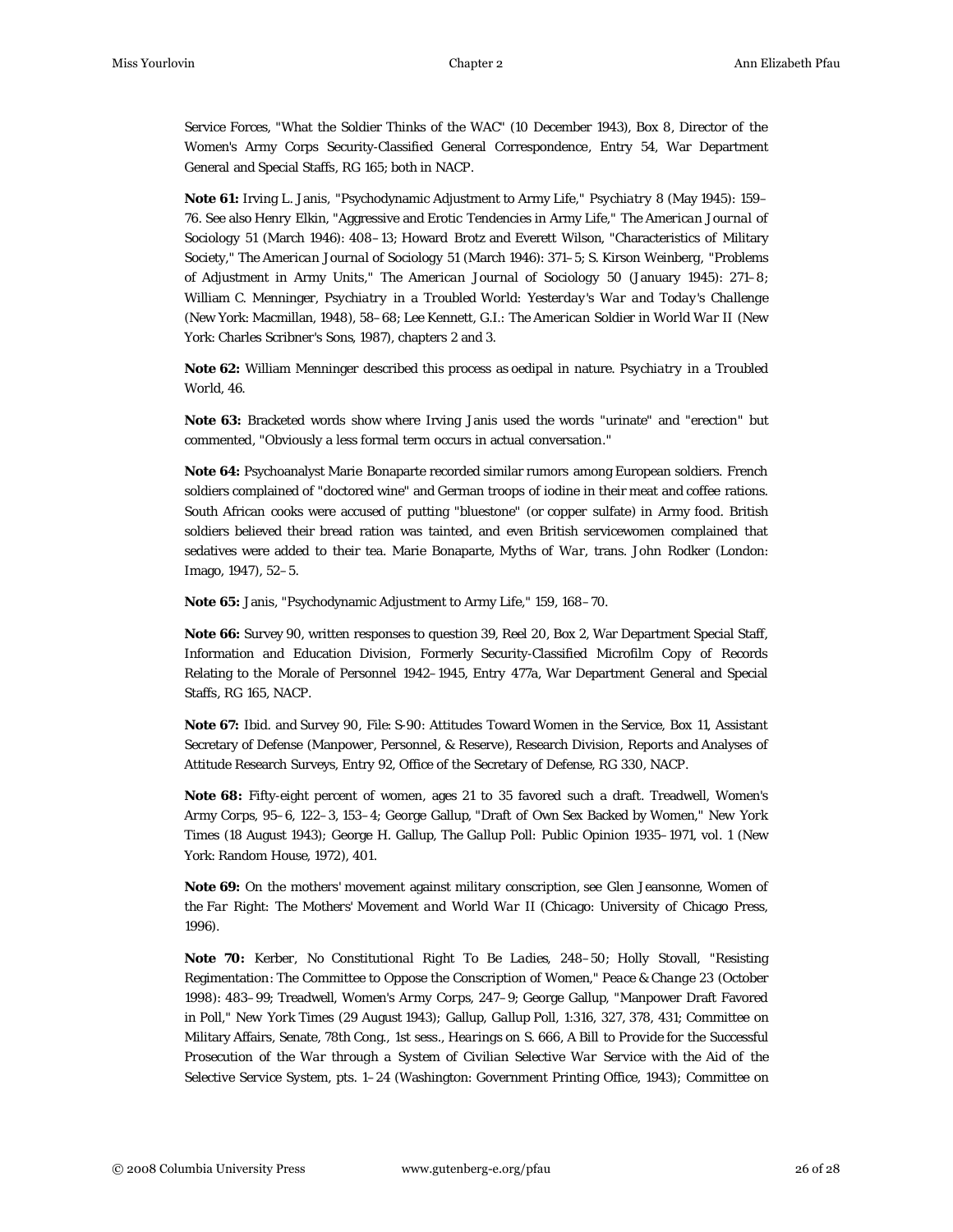Military Affairs, Senate, 78th Cong., 2nd sess., *Hearings on S. 666, A Bill to Provide for the Successful Prosecution of the War through a System of Civilian Selective War Service with the Aid of the Selective Service System*, pts. 1–3 (Washington, D.C.: U.S. Government Printing Office, 1944).

**Note 71:** Committee on Military Affairs, Senate, 78th Cong., 1st sess., *Hearings on S. 666*, 407.

**Note 72:** On drafting fathers, see William M. Tuttle, "*Daddy's Gone to War": The Second World War in the Lives of American Children* (New York: Oxford University Press, 1993), 31.

**Note 73:** George Gallup, "Draft of Own Sex Backed by Women," "Draft of Fathers Opposed by Public," and "Voters Back Draft of Single Women," *New York Times* (18 August and 15 September 1943 and 10 March 1944); Gallup, *Gallup Poll*, 1:401, 406, 412, 420, 435; Young & Rubicam, "A National Study of Public Opinion Toward the Women's Army Corps" (Spring 1944), Box 204, Historical and Background Materials Relating to the Legislation and Administration of the WAAC and Its Successor, The Women's Army Corps 1942–1949, Entry 55, War Department General and Special Staffs, RG 165, NACP.

**Note 74:** On gendered constructions of wartime obligation, see Robert B. Westbrook, *Why We Fought: Forging American Obligation in World War II* (Washington, D.C.: Smithsonian Books, 2004), chapters 3; Kerber, *No Constitutional Right to Be Ladies*, chapter 5; Meyer, *Creating G.I. Jane*, 19–22.

**Note 75:** Survey 90, written responses to question 39, Reel 20, Box 2, War Department Special Staff, Information and Education Division, Formerly Security-Classified Microfilm Copy of Records Relating to the Morale of Personnel 1942–1945, Entry 477a, War Department General and Special Staffs, RG 165; "Analysis of the Argument that the WAC's are Bad for a Girl's Character," File: S-90: Attitudes Toward Women in the Service, Box 11, Assistant Secretary of Defense (Manpower, Personnel, & Reserve), Research Division, Reports and Analyses of Attitude Research Surveys, Entry 92, Office of the Secretary of Defense, RG 330; "Censorship Survey & Morale Report, B.C.O. 7 (1–15 April 1945)," File: Base Censor Office #7, Base Censor Office Correspondence, Military Intelligence Service, G-2, European Theater of Operations, U.S. Army, RG 498; all in NACP.

**Note 76:** Samuel Stouffer et al., *The American Soldier*, vol. 2, *Combat and Its Aftermath* (Princeton: Princeton University Press, 1949), 610–13, 631–3; Research Branch, Morale Services Division, Army Service Forces, "What the Soldier Thinks of the WAC" (10 December 1943), Box 8, Director of the Women's Army Corps Security-Classified General Correspondence, Entry 54, War Department General and Special Staffs, RG 165; Research Branch, Information and Education Division, "Some Soldier Attitudes about the Effects of Army Life" (31 July 1946), File: Spec. Memo No. 8, Box 989, Research Division, Surveys on Troop Attitudes, Entry 93, Office of the Secretary of Defense, RG 330; both in NACP.

**Note 77:** Menninger, *Psychiatry in a Troubled World*, 97; Survey 90, written responses to question 39, Reel 20, Box 2, War Department Special Staff, Information and Education Division, Formerly Security-Classified Microfilm Copy of Records Relating to the Morale of Personnel, Entry 477a, War Department General and Special Staffs, RG 165, NACP.

**Note 78:** Stouffer et al., *American Soldier*, 2:598–9. Research Branch, Information and Education Division, European Theater of Operations, "Attitudes Toward the War and the Future: A Comparison of Opinions Expressed by Enlisted Men Surveyed in Late August 1945 with Those of Enlisted Men Surveyed Four Months Earlier" (October 1945), File: ETO-108, Box 1017; Research Branch, Information and Education Division, Mediterranean Theater of Operations, "What Combat Soldiers